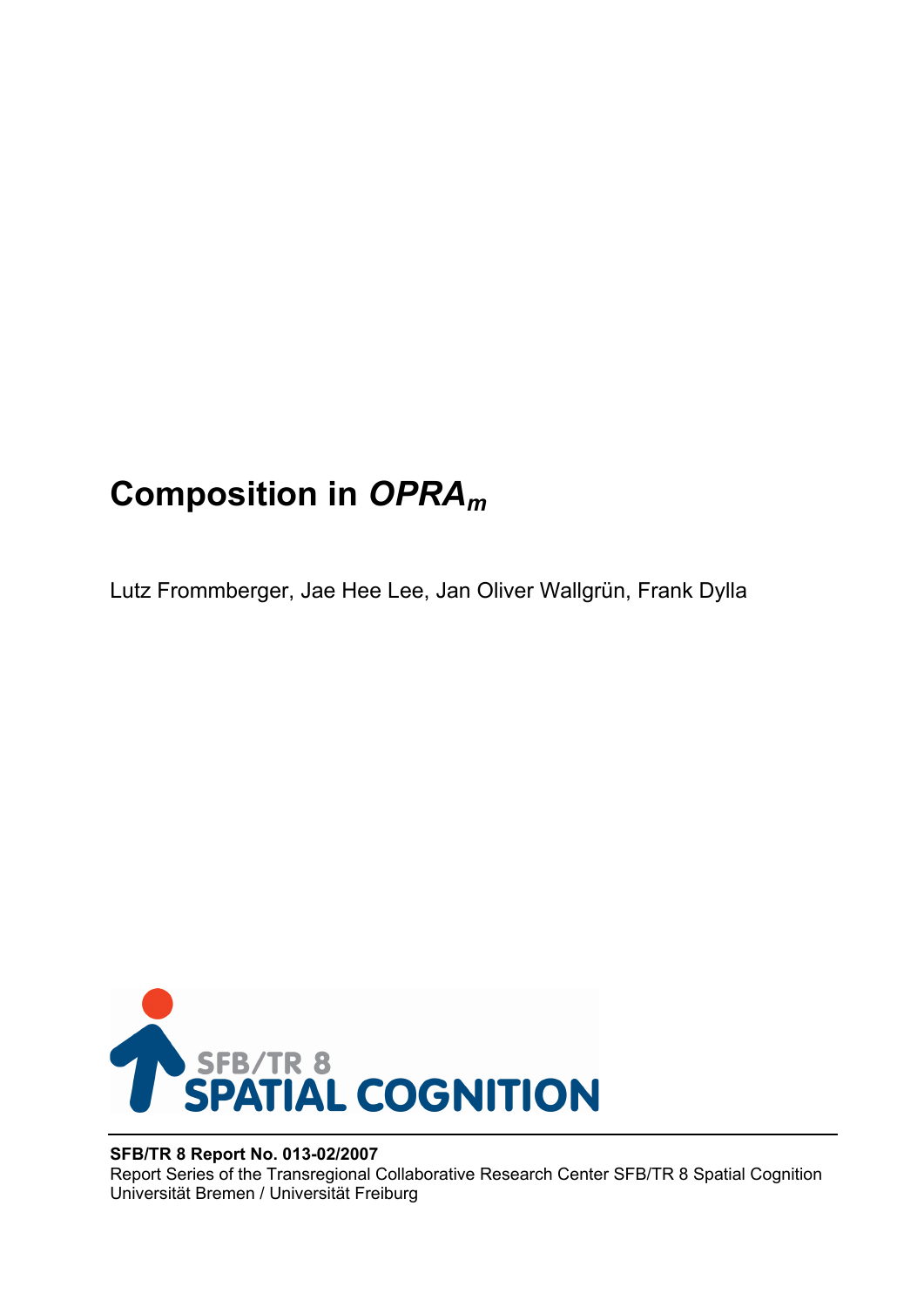### **Contact Address:**

Dr. Thomas Barkowsky SFB/TR 8 Universität Bremen P.O.Box 330 440 28334 Bremen, Germany

Tel +49-421-218-64233 Fax +49-421-218-98-64233 barkowsky@sfbtr8.uni-bremen.de www.sfbtr8.uni-bremen.de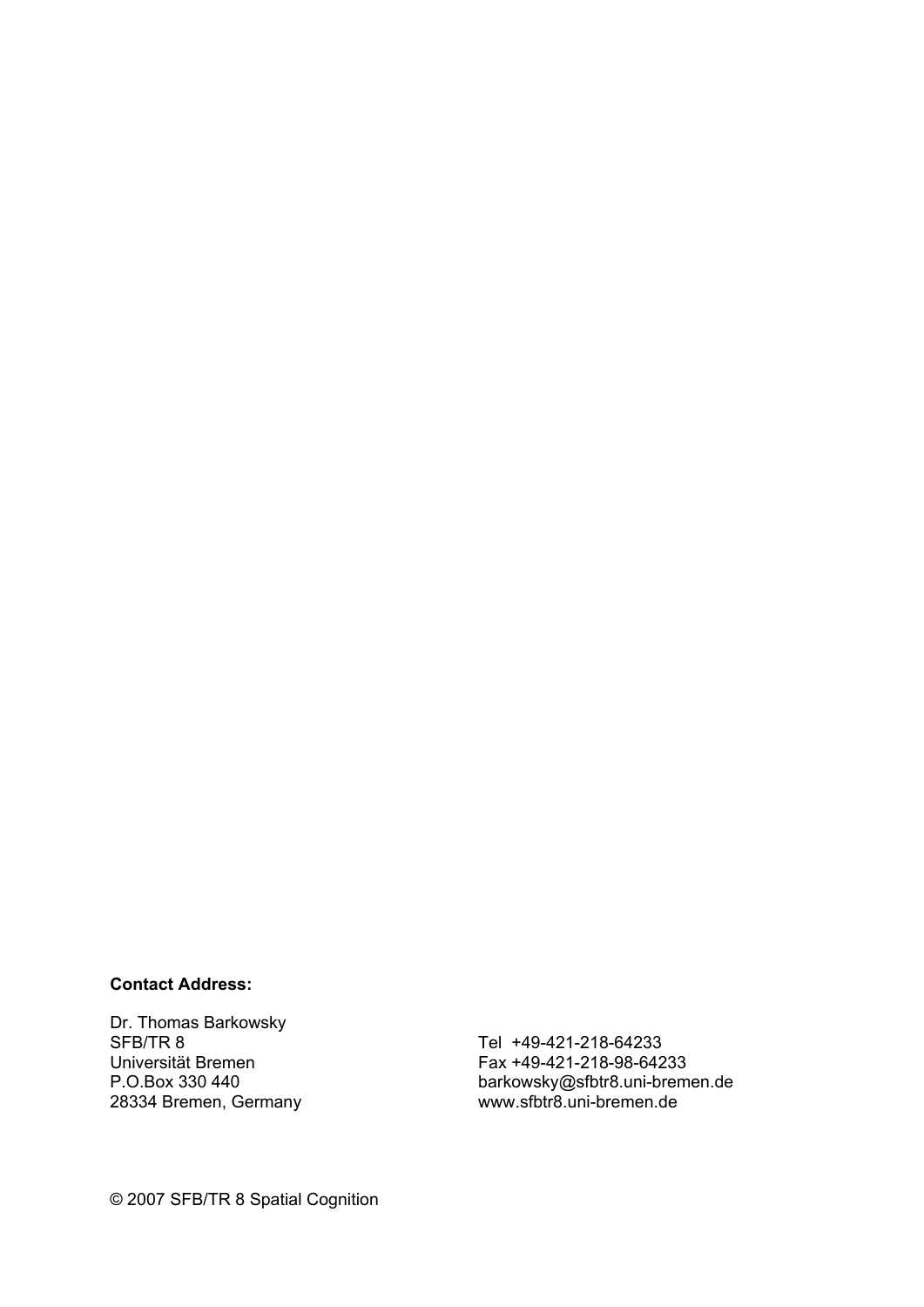## Composition in  $\mathcal{OPRA}_m$

Lutz Frommberger\* Jae Hee Lee \*\* Jan Oliver Wallgrün  $*$ Frank Dylla<sup>\*</sup>

? {lutz, wallgruen, dylla}@sfbtr8.uni-bremen.de \*\* jay@math.uni-bremen.de

Universität Bremen SFB/TR 8 Spatial Cognition Project R3-[Q-Shape]

February 28, 2007

## 1 Introduction

The Oriented Point Relation Algebra  $\mathcal{OPRA}_m$ , introduced in Moratz (2004), is a binary orientation calculus in the domain of oriented points (o-points) with adjustable granularity. Because of the variable granularity of the calculus, a tabular based representation of the composition operation is infeasible. Two sketches of algorithms for composition have been given (Moratz et al., 2005; Moratz, 2006), but none of these is complete and error-free. In this paper, we will provide a complete  $O(m^2)$ -time composition algorithm for  $\mathcal{OPRA}_m$ , which is based on the approach presented in Moratz (2006) and extended to cope with the so-called "same relations".

After a very brief overview on the  $\mathcal{OPRA}_m$  calculus in Section 2, Section 3 presents the detailed composition algorithm. Properties of the composition operation, in particular algebraic closure and closure under constraints, will be discussed in Section 4.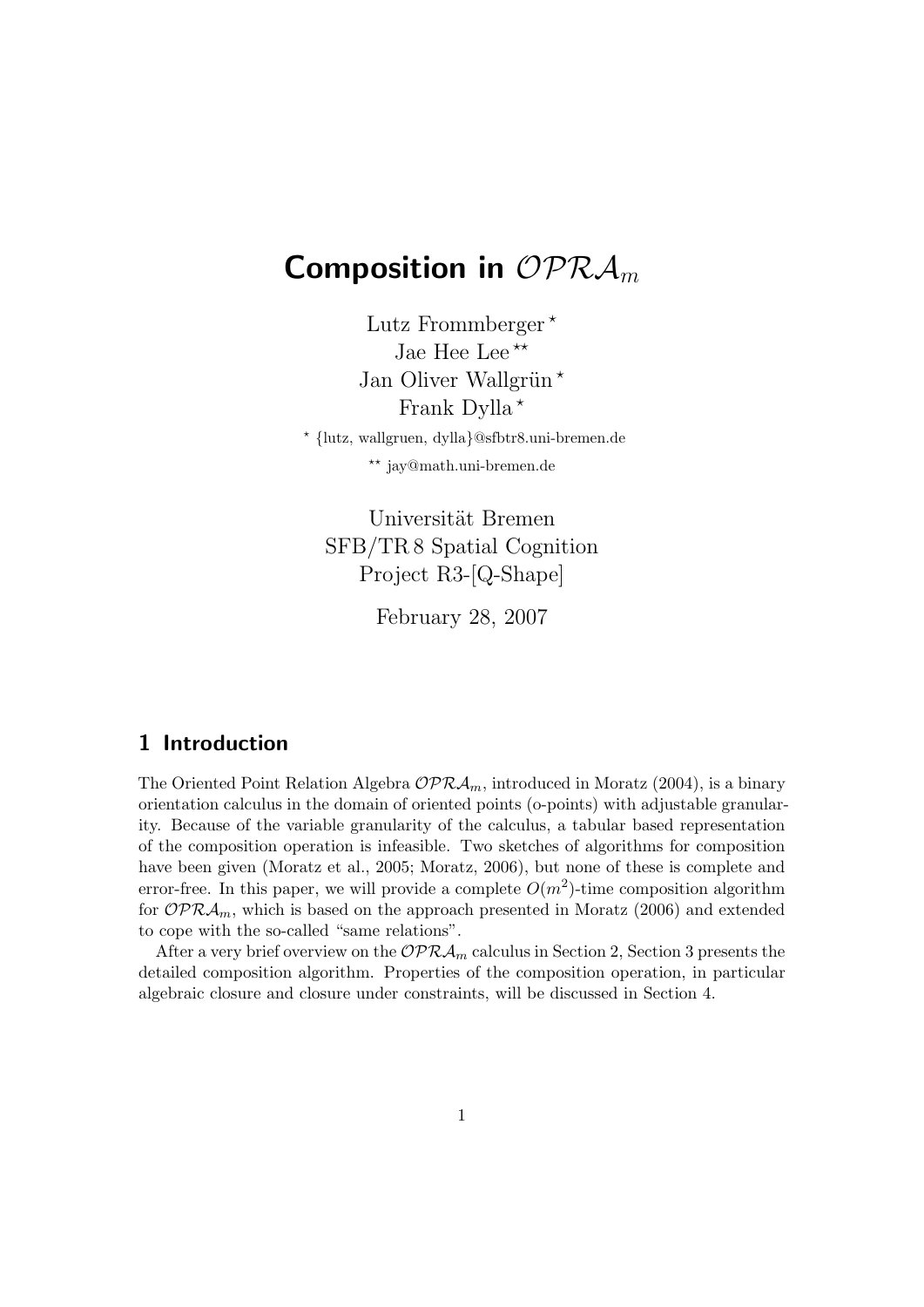## 2 OPR $A_m$

The domain of  $\mathcal{OPRA}_m$  is the domain of oriented points (o-points) in the plane. An o-point  $\vec{A}$  in the plane is defined as  $\vec{A} = (A, \theta)$  with a point  $A \in \mathbb{R}^2$  and an angle  $\theta \in \mathbb{R}, 0 \leq \theta \leq 2\pi$ . Whenever we will refer to o-points within this work, it will be o-points in the plane. Let two o-points  $\vec{A} = (A, \theta_A)$  and  $\vec{B} = (B, \theta_B)$  be given. An  $\mathcal{OPRA}_m$  relation  $\vec{A}$  rel<sub>AB</sub>  $\vec{B}$  describes the relative position of the o-points towards each other.

In  $\mathcal{OPRA}_m$ , m straight lines partition the plane around an o-point into 2m planar and 2m linear regions<sup>1</sup>. Each region is assigned a number  $i \in \mathcal{Z}_{4m}^2$ , starting with 0 for the linear sector that matches the direction of the o-point.

If  $A \neq B$  the relation  $\vec{A} {}_{m} \angle_i^j \vec{B}$   $(m \in \mathbb{N}, i, j \in \mathcal{Z}_{4m})$  reads like this: Given a granularity m, the relative position of  $\vec{B}$  with respect to  $\vec{A}$  is described by i (i.e.:  $\vec{B}$  lies in sector i of o-point  $\vec{A}$  and the relative position of  $\vec{A}$  with respect to  $\vec{B}$  is described by j. This results in  $4m \cdot 4m$  possible relations  $\vec{A} {}_{m} \angle^{j}_{i} \vec{B}$ . The angle  $\varphi_{AB}$  stands for the direction of the straight line  $\overline{AB}$  with respect to the direction of A,  $\theta_A$ . So for  $\vec{A} = (A, \theta_A)$ ,  $\vec{B} = (B, \theta_B)$ ,  $\vec{A}$  m $\overline{\angle}_{i}^{j}$   $\vec{B}$  we have

$$
\left( \left( (i \equiv_2 1) \land \left( 2\pi \frac{i-1}{4m} < \varphi_{AB} - \theta_A < 2\pi \frac{i+1}{4m} \right) \right) \right)
$$
\n
$$
\lor \left( (i \equiv_2 0) \land \left( \varphi_{AB} - \theta_A = 2\pi \frac{i}{4m} \right) \right) \right)
$$
\n
$$
\land \left( \left( (j \equiv_2 1) \land \left( 2\pi \frac{j-1}{4m} < \varphi_{AB} - \theta_B < 2\pi \frac{j+1}{4m} \right) \right) \right)
$$
\n
$$
\lor \left( (j \equiv_2 0) \land \left( \varphi_{AB} - \theta_B = 2\pi \frac{j}{4m} \right) \right) \right)
$$

Figure 1 shows an example for  $\mathcal{OPRA}_2$  and  $\mathcal{OPRA}_4$ .

If  $A = B$ , the relation  $\vec{A}$  m∠i  $\vec{B}$  denotes which sector i of  $\vec{A}$  contains the direction of  $\vec{B}, \theta_B$ . These 4m base relations are called "same" relations. Thus, the set  $\beta \mathcal{R}$  of base relations of  $\mathcal{OPRA}_m$  is  $\mathcal{BR} = \{ m \angle i \}$  $i_{i}^{j} | i, j \in \mathcal{Z}_{4m}$ } ∪ { m∠i |i ∈  $\mathcal{Z}_{4m}$ }; |BR| =  $4m(4m+1)$ . For "same" relations  $\vec{A}$  m∠i  $\vec{B}$  ( $\vec{A} = (A, \theta_A), \vec{B} = (B, \theta_B)$ ) holds

$$
\left((i \equiv_2 0) \wedge \left(\theta_B - \theta_A = 2\pi \frac{i}{4m}\right)\right) \vee \left((i \equiv_2 1) \wedge \left(2\pi \frac{i-1}{4m} < \theta_B - \theta_A < 2\pi \frac{i+1}{4m}\right)\right)
$$

See Moratz (2006) for more details on  $\mathcal{OPRA}_m$  relations.

<sup>1</sup>Linear regions are also referred to as "linear sectors" within this work and the given references.  $^{2}Z_{4m}$  denotes a cyclic group with 4m elements.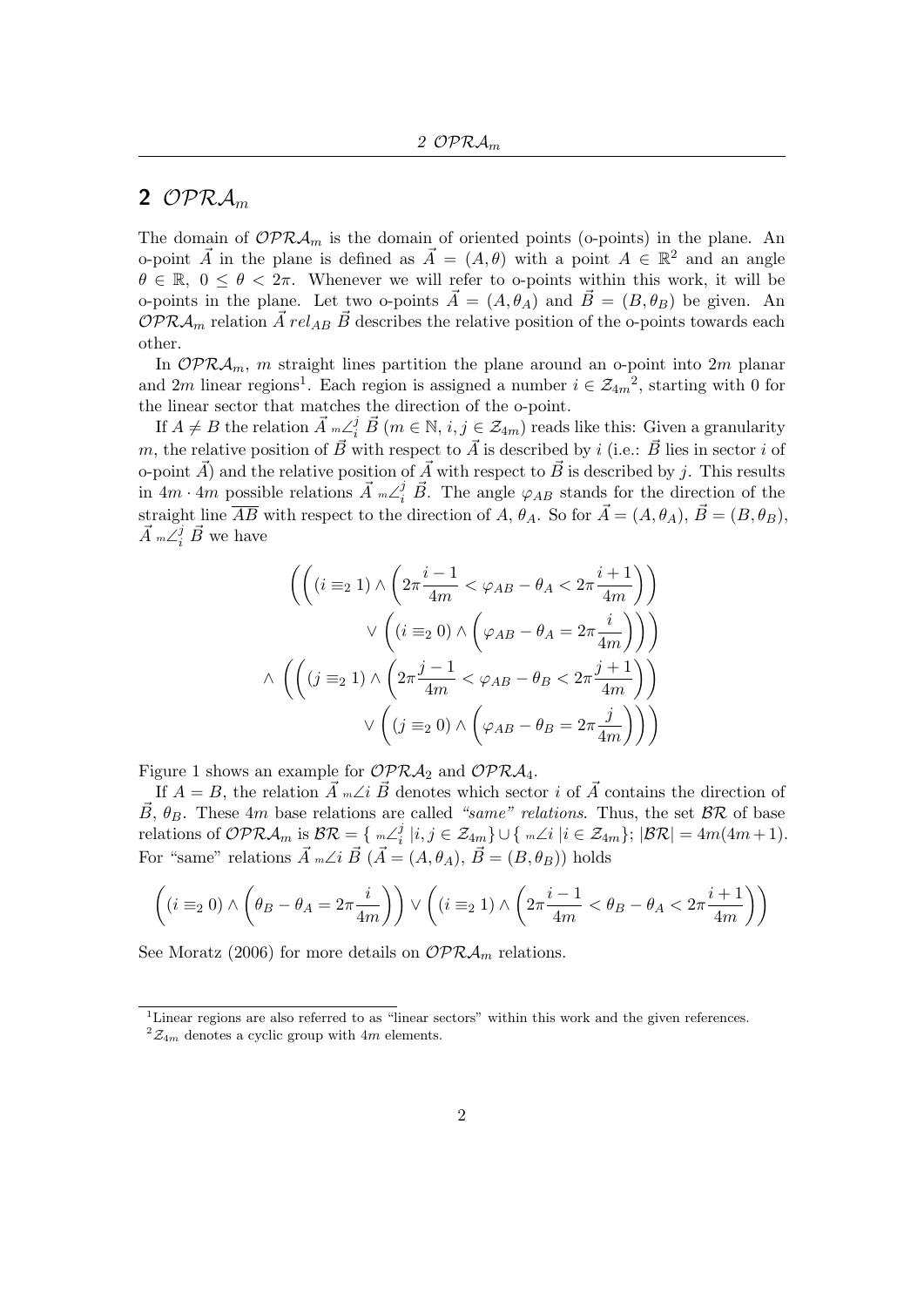

**Figure 1:** Two configurations of o-points  $\vec{A}$  and  $\vec{B}$  under different instances of  $\mathcal{OPRA}_m$ . Left:  $\vec{A}$  2 $\angle^1_7$   $\vec{B}$ , right:  $\vec{A}$  4 $\angle^3_{13}$   $\vec{B}$ 

## 3 A composition algorithm for  $\mathcal{OPRA}_m$

Let three arbitrary o-points  $\vec{A} = (A, \theta_A), \vec{B} = (B, \theta_B),$  and  $\vec{C} = (C, \theta_C),$  and two  $OPR_{Am}$  relations  $\vec{A}$  rel<sub>AB</sub>  $\vec{B}$  and  $\vec{B}$  rel<sub>BC</sub>  $\vec{C}$  (rel<sub>AB</sub>, rel<sub>BC</sub>  $\in$  BR) be given. The result of the composition operation  $rel_{AB} \circ rel_{BC}$  is the set of all relations  $rel_{CA} \in BR$ between  $\vec{C}$  and  $\vec{A}$  so that  $\vec{A}$  rel<sub>AB</sub>  $\vec{B} \wedge \vec{B}$  rel<sub>BC</sub>  $\vec{C} \wedge \vec{C}$  rel<sub>CA</sub>  $\vec{A}$  has a consistent realization in  $\mathbb{R}^2$ .

In this section, we first identify 10 different classes of configurations of three o-points for composition operations without "same" relations (Section 3.1), four classes for cases with only "same" relation (Section 3.2), and also four classes of configurations with exactly one "same" relation (Section 3.3). Using this classes, a complete algorithm to calculate the result of the composition operation can be given in Section 3.4.

#### 3.1 Composition without "same" relations

If  $\vec{A}, \vec{B}$ , and  $\vec{C}$  are pairwise unequal, the three o-points build a triangle, i.e., the angles  $\alpha = \varphi_{AB}, \beta = \varphi_{BC}, \text{ and } \gamma = \varphi_{CA} \text{ sum up to a half circle: } \alpha + \beta + \gamma = \pi \text{ (see Fig. 2).}$ The triangle may be degenerate. Without loss of generality (w.l.o.g.), we assume it to be positively oriented; for the negatively oriented case, see Section 3.1.11. The  $OPRA<sub>m</sub>$ relations are

$$
rel_{AB} = {}_{m}\angle_i^j , \quad rel_{BC} = {}_{m}\angle_k^l , \quad rel_{CA} = {}_{m}\angle_s^t
$$

The variables i, j, k, l, s, t describe the configuration of the three o-points, which can be written as a matrix  $\binom{t}{i}$ j  $\lambda_k^{j_l}$   $\in \mathbb{Z}_{4m}^{3\times 2}$ . i and t denote sectors of o-point  $\vec{A}$ , j and k of  $\vec{B}$ , and l and s of  $\vec{C}$ .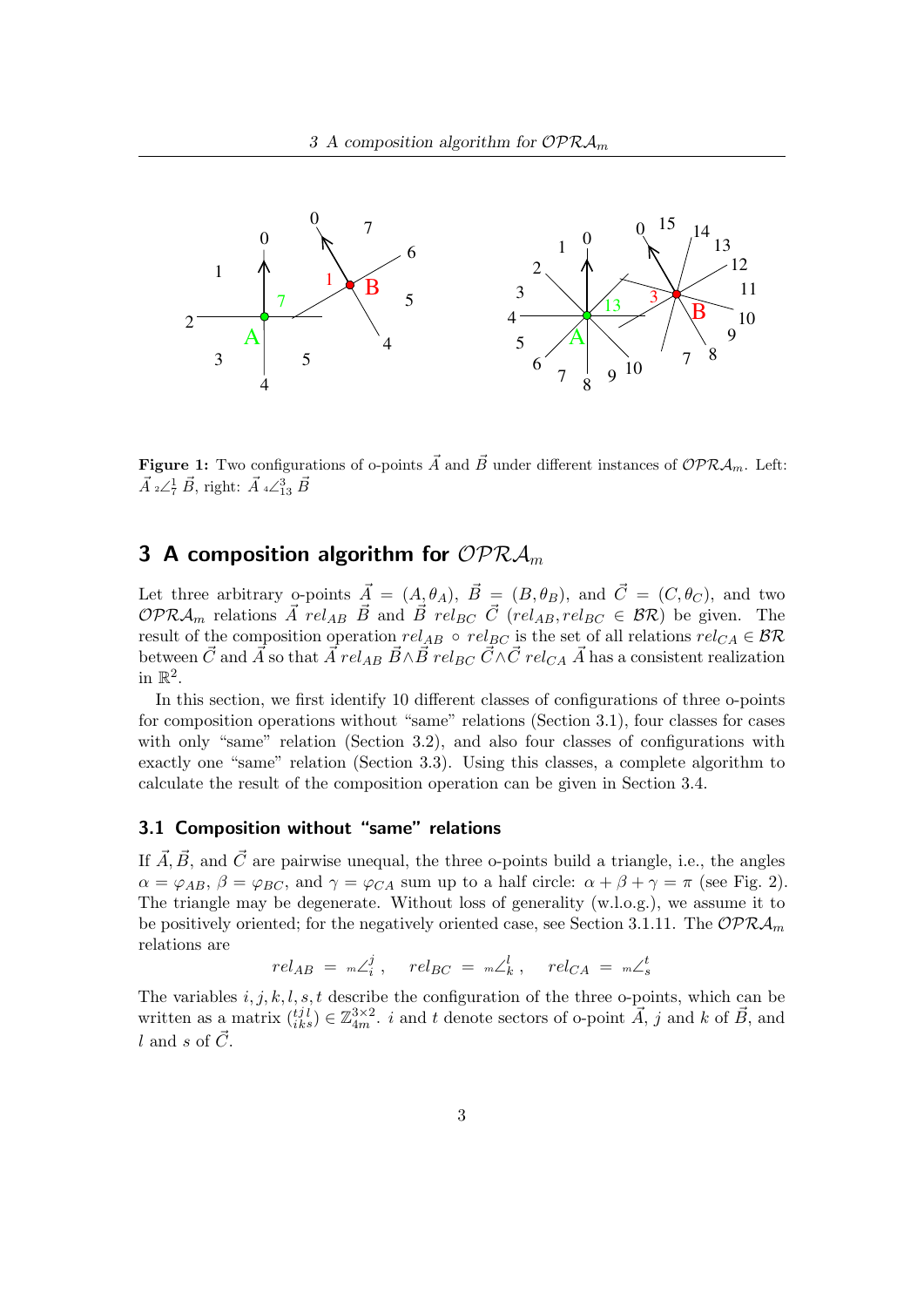The properties of this triangle depend on whether  $i, j, k, l, s, t$  are linear "sectors" or not, i.e., whether  $i \equiv_2 0$  or  $i \equiv_2 1$  (and analogously for the other variables). To classify these configurations, we use the canonical transformation  $\Psi : \mathbb{Z}_{4m}^{3\times 2} \to \mathbb{Z}_2^{3\times 2}$ :

$$
\Psi\left(\begin{array}{cc} t & j & l \\ i & k & s \end{array}\right) = \left(\begin{array}{cc} t\, \mathrm{mod}\, 2 & j\, \mathrm{mod}\, 2 & l\, \mathrm{mod}\, 2 \\ i\, \mathrm{mod}\, 2 & k\, \mathrm{mod}\, 2 & s\, \mathrm{mod}\, 2 \end{array}\right)
$$

A 0 in the matrix denotes a linear sector in an  $\mathcal{OPRA}_m$  relation between two o-points. We can now identify 10 different classes  $\mathscr{K}_1,\ldots,\mathscr{K}_{10}$  of configurations for  $A=\Psi(\binom{t}{i})$ j  $_{ks}^{j\,l}))$ :

$$
\mathcal{K}_1 = \{ ({}^{000}_{000}) \}
$$
\n
$$
\mathcal{K}_2 = \{ ({}^{100}_{000}), ({}^{000}_{000}), ({}^{010}_{000}), ({}^{000}_{000}), ({}^{000}_{000}), ({}^{000}_{001}) \}
$$
\n
$$
\mathcal{K}_3 = \{ ({}^{110}_{000}), ({}^{101}_{000}), ({}^{011}_{000}), ({}^{000}_{010}), ({}^{000}_{011}), ({}^{001}_{011}), ({}^{010}_{011}), ... \}
$$
\n
$$
= \{ A \in \mathbb{Z}_2^{3 \times 2} \mid \text{ two column vectors of } A \text{ are unit vectors, one a zero vector} \}
$$
\n
$$
\mathcal{K}_4 = \{ ({}^{111}_{000}), ({}^{110}_{010}), ({}^{101}_{010}), ({}^{011}_{010}), ... \}
$$
\n
$$
= \{ A \in \mathbb{Z}_2^{3 \times 2} \mid \text{all column vectors of } A \text{ are unit vectors} \}
$$
\n
$$
\mathcal{K}_5 = \{ ({}^{100}_{100}), ({}^{010}_{010}), ({}^{001}_{011}), ({}^{100}_{100}), ... \}
$$
\n
$$
\mathcal{K}_6 = \{ ({}^{110}_{100}), ({}^{100}_{110}), ({}^{100}_{101}), ({}^{100}_{110}), ... \}
$$
\n
$$
= \{ A \in \mathbb{Z}_2^{3 \times 2} \mid \text{column vectors are a unit vector, a zero vector, and  $\begin{pmatrix} 1 \\ 1 \end{pmatrix} \}$ \n
$$
\mathcal{K}_7 = \{ ({}^{111}_{100}), ({}^{110}_{101}), ({}^{101}_{110}), ({}^{110}_{111}), ({}^{111}_{010}), ... \}
$$
\n
$$
= \{ A \in \mathbb{Z}_2^{3 \times 2} \mid \text{two column vectors of } A \text{ are unit vectors, one is } \begin{pmatrix} 1 \\ 1 \end{pmatrix} \}
$$
\n
$$
\mathcal{K}_8 = \{ ({}^{111}_{110}), ({}^{011}_{111}), ({}^{
$$
$$

See Figure 1 for an example. In the following, we specify the set  $K_n$  of valid triangle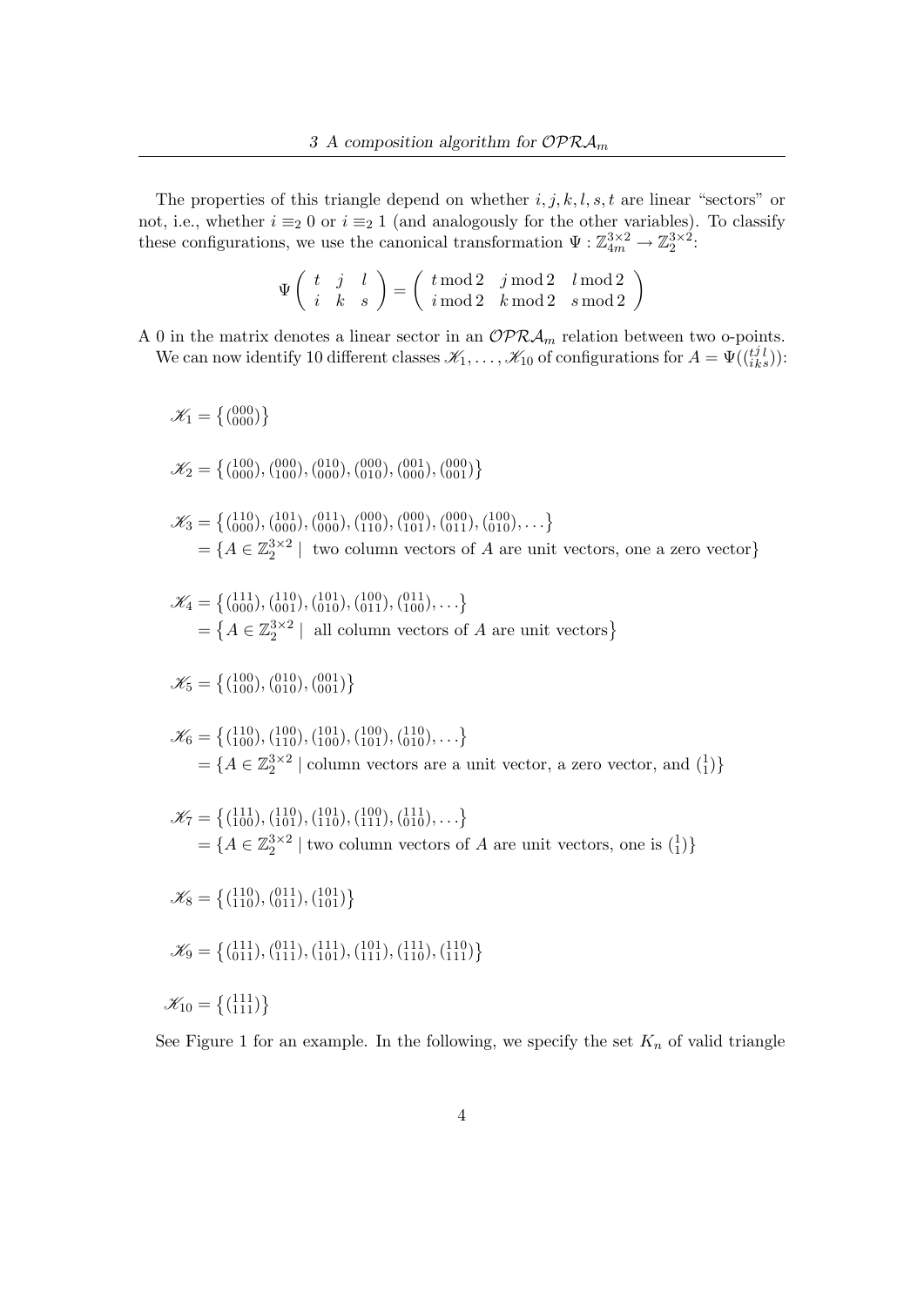

**Figure 2:** An example in  $OPRA_4$ : Three o-points in configuration  $A = \begin{pmatrix} i & i \\ i & k \end{pmatrix} = \begin{pmatrix} 13 & 1 & 11 \\ 12 & 14 & 8 \end{pmatrix}$ . The corresponding configuration class is  $\Psi(A) = \begin{pmatrix} 111 \\ 000 \end{pmatrix}$ .

configurations for every configuration class  $\mathscr{K}_n$ , using the fact that the inner angles of the triangle sum up to  $\pi$ . The binary operator  $\ominus$  denotes subtraction in  $\mathcal{Z}_{4m}$ .

#### 3.1.1  $\mathcal{K}_1$ :

We assume the triangle not to be degenerate, i.e.,  $(t\ominus i)$ ,  $(j\ominus k)$ ,  $(l\ominus s) \neq 0$ . The following holds:

$$
\alpha = (t \ominus i) \frac{\pi}{2m}, \quad \beta = (j \ominus k) \frac{\pi}{2m}, \quad \gamma = (l \ominus s) \frac{\pi}{2m}
$$
  

$$
\pi = \alpha + \beta + \gamma = ((t \ominus i) + (j \ominus k) + (l \ominus s)) \frac{\pi}{2m}
$$
  

$$
\Rightarrow ((t \ominus i) + (j \ominus k) + (l \ominus s)) = 2m
$$
  

$$
\Rightarrow K_1' = \{(\begin{matrix} tjl \\ iks \end{matrix}) \in \mathbb{Z}_{4m}^{3 \times 2} \mid \Psi(\begin{matrix} tjl \\ iks \end{matrix}) \in \mathcal{K}_1, \ (t \ominus i), (j \ominus k), (l \ominus s) \neq 0
$$
  
and  $(t \ominus i) + (j \ominus k) + (l \ominus s) = 2m\}$ 

If the triangle is degenerate (one of  $(t \ominus i)$ ,  $(j \ominus k)$ ,  $(l \ominus s) = 0$ ), the following holds:

$$
t \ominus i = 0 \Rightarrow \alpha = 0 \Rightarrow \beta + \gamma = \pi
$$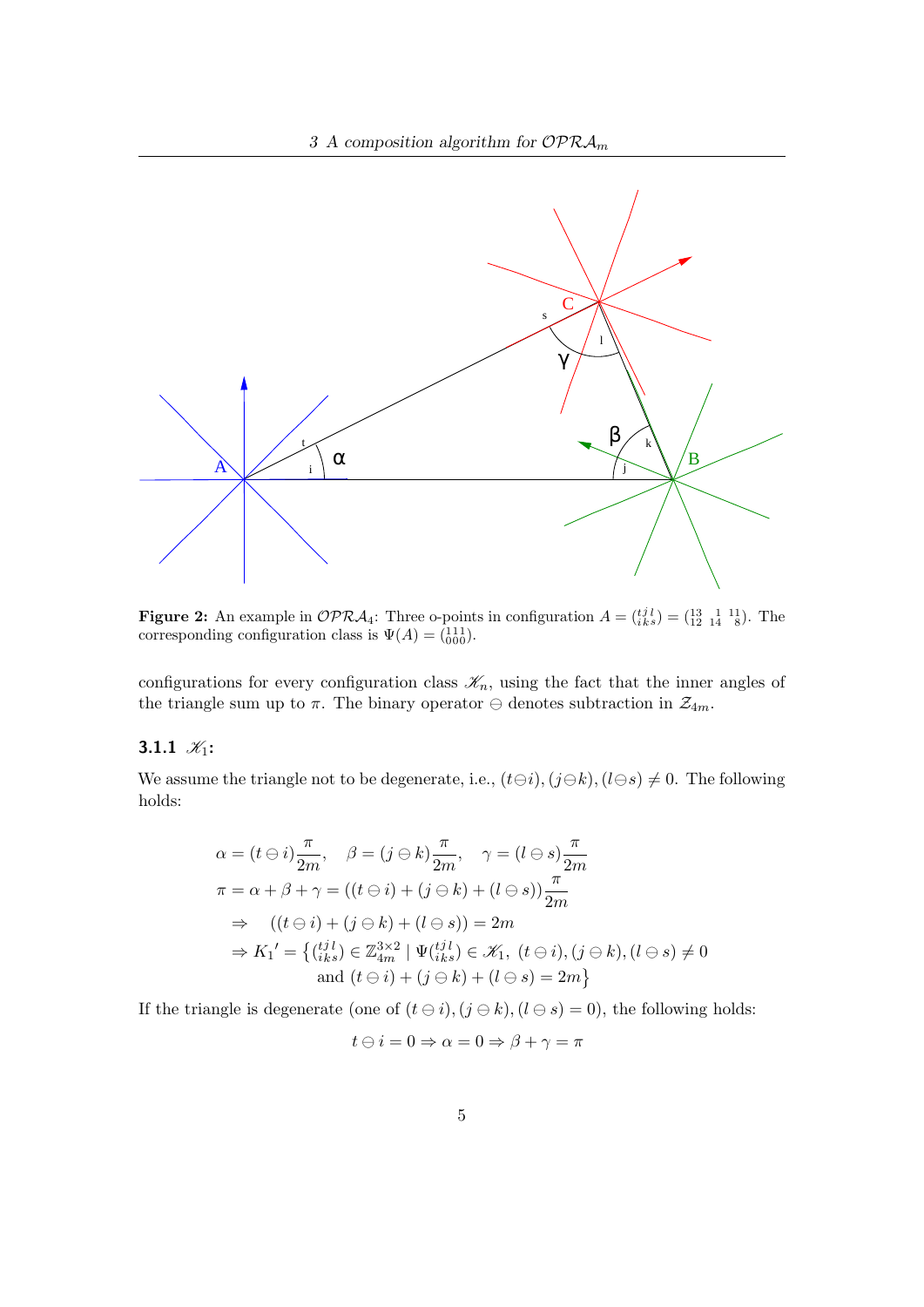$$
\Rightarrow (\beta, \gamma) = (\pi, 0) \text{ or } (\beta, \gamma) = (0, \pi)
$$

$$
\Rightarrow (j \ominus k, l \ominus s) = (2m, 0) \text{ or } (j \ominus k, l \ominus s) = (0, 2m) \tag{1}
$$

Analogously this holds for  $(j \ominus k)$ ,  $(l \ominus s) = 0$ . This results in

$$
K_1'' = \{ (\begin{matrix} t_j l \\ i_k s \end{matrix}) \in \mathbb{Z}_{4m}^{3 \times 2} \mid \Psi(t_k^{ij}) \in \mathcal{K}_1, \\ (t \ominus i), (j \ominus k), (l \ominus s) \in \{ (0, 0, 2m), (0, 2m, 0), (2m, 0, 0) \} \}
$$

$$
K_1 = K_1' \cup K_1''
$$

#### 3.1.2  $\mathcal{K}_2$ :

W.l.o.g. we look at the configuration  $\begin{pmatrix} 100 \\ 000 \end{pmatrix} \in \mathscr{K}_2$ . It holds:

$$
\alpha \in \left] ((t \ominus i) - 1) \frac{\pi}{2m}, \ ((t \ominus i) + 1) \frac{\pi}{2m} \right[ ; \quad \beta = (j \ominus k) \frac{\pi}{2m} ; \quad \gamma = (l \ominus s) \frac{\pi}{2m}
$$

$$
\pi = \alpha + \beta + \gamma
$$
  
\n
$$
\Rightarrow \pi \in \left[ ((t \ominus i) - 1 + (j \ominus k) + (l \ominus s)) \frac{\pi}{2m} , ((t \ominus i) + 1 + (j \ominus k) + (l \ominus s)) \frac{\pi}{2m} \right] (2)
$$
  
\n
$$
\Rightarrow ((t \ominus i) - 1 + (j \ominus k) + (l \ominus s)) \frac{\pi}{2m} < \pi < ((t \ominus i) + 1 + (j \ominus k) + (l \ominus s)) \frac{\pi}{2m}
$$
  
\n
$$
\Rightarrow (t \ominus i) - 1 + (j \ominus k) + (l \ominus s) < 2m < (t \ominus i) + 1 + (j \ominus k) + (l \ominus s)
$$
  
\n
$$
\Rightarrow -1 < 2m - ((t \ominus i) + (j \ominus k) + (l \ominus s)) < 1
$$
  
\n
$$
\Rightarrow -2m - 1 < -(t \ominus i) + (j \ominus k) + (l \ominus s) < 2m + 1
$$
  
\n
$$
\Rightarrow 2m - 1 < (t \ominus i) + (j \ominus k) + (l \ominus s) < 2m + 1
$$
  
\n
$$
\Rightarrow (t \ominus i) + (j \ominus k) + (l \ominus s) = 2m, \text{ because } (t \ominus i) + (j \ominus k) + (l \ominus s) \in \mathbb{Z}
$$

This is a contradiction, because following the definition,  $i + j + k + l + s + t \equiv_2 1$  for all configurations in  $\mathcal{K}_2$ . As (2) is the same for all other representatives of  $\mathcal{K}_2$ , there is no valid triangle configuration in  $\mathscr{K}_2$ :  $K_2 = \emptyset$ . In the following, we will also just consider one representative.

#### 3.1.3  $\mathcal{K}_3$ :

In  $\mathcal{K}_3$  there is exactly on pair of variables (w.l.o.g. l and s) which denotes two linear sectors. Let the triangle be not degenerate, i.e.,  $l \neq s$ . It holds:

$$
\alpha\in\left] ((t\ominus i)-1)\frac{\pi}{2m} \;,\; ((t\ominus i)+1)\frac{\pi}{2m}\right[
$$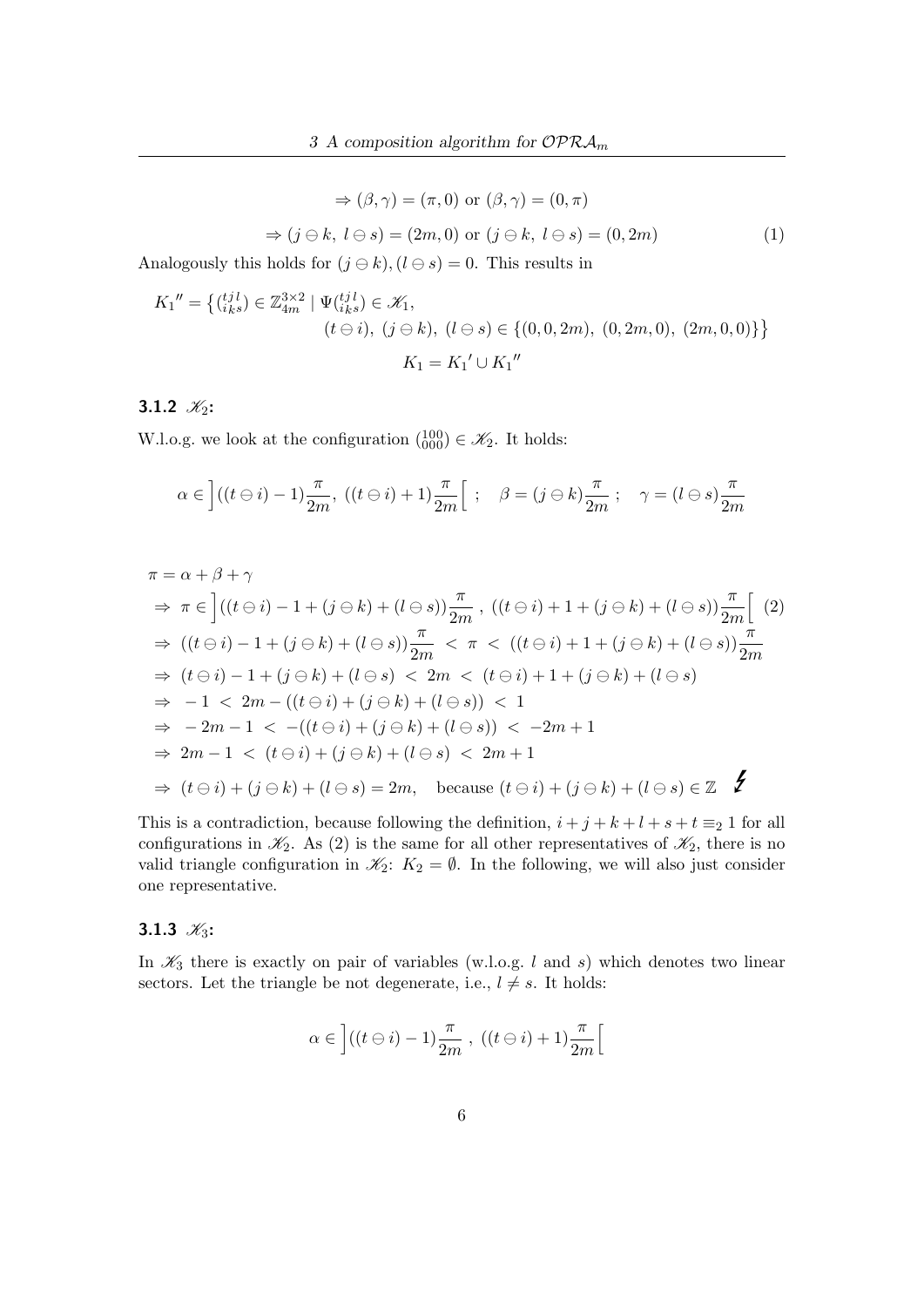$$
\beta \in \left[ ((j \ominus k) - 1) \frac{\pi}{2m} , ((j \ominus k) + 1) \frac{\pi}{2m} \right[
$$
  

$$
\gamma = (l \ominus s) \frac{\pi}{2m}
$$

$$
\pi = \alpha + \beta + \gamma
$$
  
\n
$$
\Rightarrow \pi \in \left[ ((t \ominus i) + (j \ominus k) - 2 + (l \ominus s)) \frac{\pi}{2m}, ((t \ominus i) + (j \ominus k) + 2 + (l \ominus s)) \frac{\pi}{2m} \right]
$$
  
\n
$$
\Rightarrow ((t \ominus i) + (j \ominus k) + (l \ominus s) - 2) \frac{\pi}{2m} < \pi < ((t \ominus i) + (j \ominus k) + (l \ominus s) + 2) \frac{\pi}{2m}
$$
  
\n
$$
\Rightarrow (t \ominus i) + (j \ominus k) + (l \ominus s) - 2 < 2m < (t \ominus i) + (j \ominus k) + (l \ominus s) + 2
$$
  
\n
$$
\Rightarrow 2m - 2 < (t \ominus i) + (j \ominus k) + (l \ominus s) < 2m + 2
$$
  
\n
$$
\Rightarrow (t \ominus i) + (j \ominus k) + (l \ominus s) = 2m, \quad \text{because } (i + j + k + l + s + t) \equiv_2 0
$$

$$
\Rightarrow K_3' = \left\{ \begin{matrix} (ijl) \\ iks \end{matrix} \right\} \in \mathbb{Z}_{4m}^{3 \times 2} \mid \Psi_{(iks)}^{(ijl)} \in \mathcal{K}_3,
$$
  

$$
t \neq i, j \neq k, l \neq s \text{ and } (t \ominus i) + (j \ominus k) + (l \ominus s) = 2m \right\}
$$

In the case of a degenerate triangle,  $l \ominus s = 0$ .

$$
l \ominus s = 0 \Rightarrow \gamma = 0 \Rightarrow \alpha + \beta = \pi
$$
  
\n
$$
\Rightarrow (\alpha, \beta) = (\pi, 0) \text{ or } (\alpha, \beta) = (0, \pi)
$$
  
\n
$$
\Rightarrow (t \ominus i, j \ominus k) \in \{(2m, 0), (0, 2m)\}
$$
 (3)

This is a contradiction, because  $(t \ominus i) \equiv_2 (j \ominus k) \equiv_2 1$ . No configuration in  $\mathcal{K}_3$  can form a degenerate triangle, therefore holds:

$$
K_3 = K_3{'}
$$

## 3.1.4  $\mathcal{K}_4$ :

W.l.o.g. we look at the configuration  $\binom{111}{000}$ . It holds:

$$
\alpha \in \left] ((t \ominus i) - 1) \frac{\pi}{2m}, ((t \ominus i) + 1) \frac{\pi}{2m} \right[
$$
  

$$
\beta \in \left] ((j \ominus k) - 1) \frac{\pi}{2m}, ((j \ominus k) + 1) \frac{\pi}{2m} \right[
$$
  

$$
\gamma \in \left] ((l \ominus s) - 1) \frac{\pi}{2m}, ((l \ominus s) + 1) \frac{\pi}{2m} \right[
$$

 $\pi = \alpha + \beta + \gamma$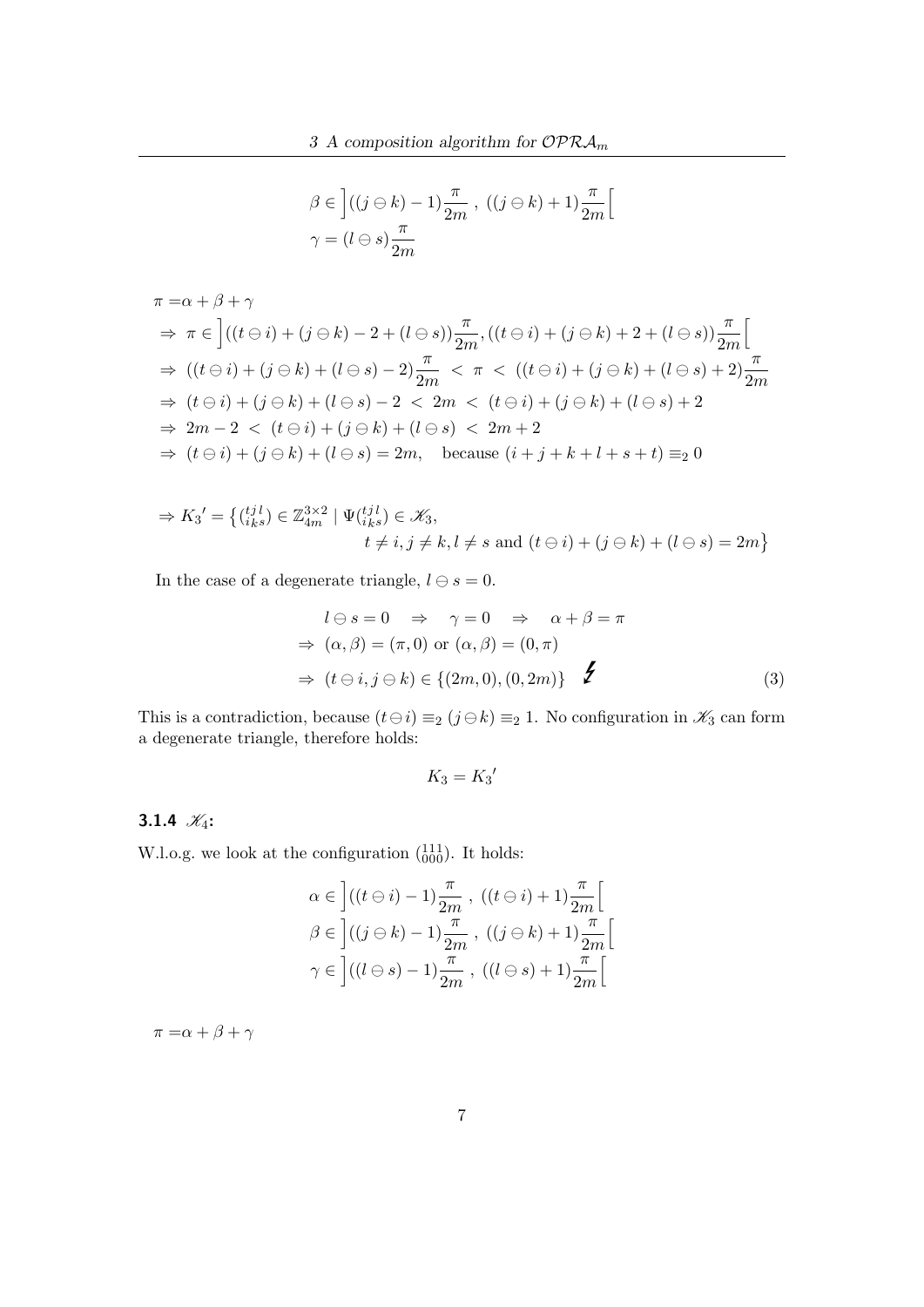$$
\Rightarrow \pi \in \left[ ((t \ominus i) + (j \ominus k) - 3 + (l \ominus s)) \frac{\pi}{2m}, ((t \ominus i) + (j \ominus k) + (l \ominus s) + 3) \frac{\pi}{2m} \right]
$$
  
\n
$$
\Rightarrow ((t \ominus i) + (j \ominus k) + (l \ominus s) - 3) \frac{\pi}{2m} < \pi < ((t \ominus i) + (j \ominus k) + (l \ominus s) + 3) \frac{\pi}{2m}
$$
  
\n
$$
\Rightarrow (t \ominus i) + (j \ominus k) + (l \ominus s) - 3 < 2m < (t \ominus i) + (j \ominus k) + (l \ominus s) + 3
$$
  
\n
$$
\Rightarrow 2m - 3 < (t \ominus i) + (j \ominus k) + (l \ominus s) < 2m + 3
$$
  
\n
$$
\Rightarrow (t \ominus i) + (j \ominus k) + (l \ominus s) \in \{2m - 2, 2m - 1, 2m, 2m + 1, 2m + 2\}
$$

Furthermore holds:

$$
i + j + k + l + s + t \equiv_2 1
$$
  
\n
$$
\Rightarrow (t \ominus i) + (j \ominus k) + (l \ominus s) \in \{2m - 1, 2m + 1\}
$$
  
\n
$$
\Rightarrow K_4 = \{(\begin{matrix} i, j \ i, k \end{matrix}) \in \mathbb{Z}_{4m}^{3 \times 2} \mid \Psi(\begin{matrix} i, j \ i, k \end{matrix}) \in \mathcal{K}_4, \ (t \ominus i) + (j \ominus k) + (l \ominus s) \in \{2m - 1, 2m + 1\}\}
$$

3.1.5  $\mathcal{K}_5$ :

W.l.o.g. we look at the configuration  $\binom{100}{100}$ . **Case 1:** Let  $(t \ominus i)$ ,  $(j \ominus k)$ ,  $(l \ominus s) \neq 0$ . If follows that  $t \ominus i \geq 2$ , and it holds:

$$
\alpha \in \left] ((t \ominus i) - 2) \frac{\pi}{2m}, \ ((t \ominus i) + 2) \frac{\pi}{2m} \right[ \ ; \ \beta = (j \ominus k) \frac{\pi}{2m} \ ; \ \gamma = (l \ominus s) \frac{\pi}{2m}
$$

$$
\pi = \alpha + \beta + \gamma
$$
  
\n
$$
\Rightarrow \pi \in \left[ ((t \ominus i) - 2 + (j \ominus k) + (l \ominus s)) \frac{\pi}{2m}, ((t \ominus i) + 2 + (j \ominus k) + (l \ominus s)) \frac{\pi}{2m} \right]
$$
  
\n
$$
\Rightarrow 2m - 2 < (t \ominus i) + (j \ominus k) + (l \ominus s) < 2m + 2
$$
  
\n
$$
\Rightarrow (t \ominus i) + (j \ominus k) + (l \ominus s) = 2m, \text{ because } i + j + k + l + s + t \equiv_2 0
$$

The same holds for  $\binom{010}{010}$  with  $j \ominus k \neq 0$  and  $\binom{001}{001}$  with  $l \ominus s \neq 0$ .

$$
\Rightarrow K_5' = \left\{ \begin{matrix} (i\,j\,l)}_{i\,ks} \in \mathbb{Z}_{4m}^{3\times2} \mid \Psi(i\,ks}^{ij\,l}) \in \mathcal{K}_5, \\ (t \ominus i) + (j \ominus k) + (l \ominus s) = 2m \; , \; (t \ominus i), (j \ominus k), (l \ominus s) \neq 0 \right\}
$$

**Case 2:** Let one of the three variable pairs consist of equal values. If  $t \ominus i = 0$ , it holds:  $\pi$ π  $\pi$ 

$$
\alpha \in \left[0, \ \frac{\pi}{m}\right[ \quad ; \quad \beta = (j \ominus k) \frac{\pi}{2m} \quad ; \quad \gamma = (l \ominus s) \frac{\pi}{2m}
$$

$$
\pi = \alpha + \beta + \gamma
$$
  
\n
$$
\Rightarrow \pi \in \left[ ((j \ominus k) + (l \ominus s)) \frac{\pi}{2m}, (2 + (j \ominus k) + (l \ominus s)) \frac{\pi}{2m} \right[
$$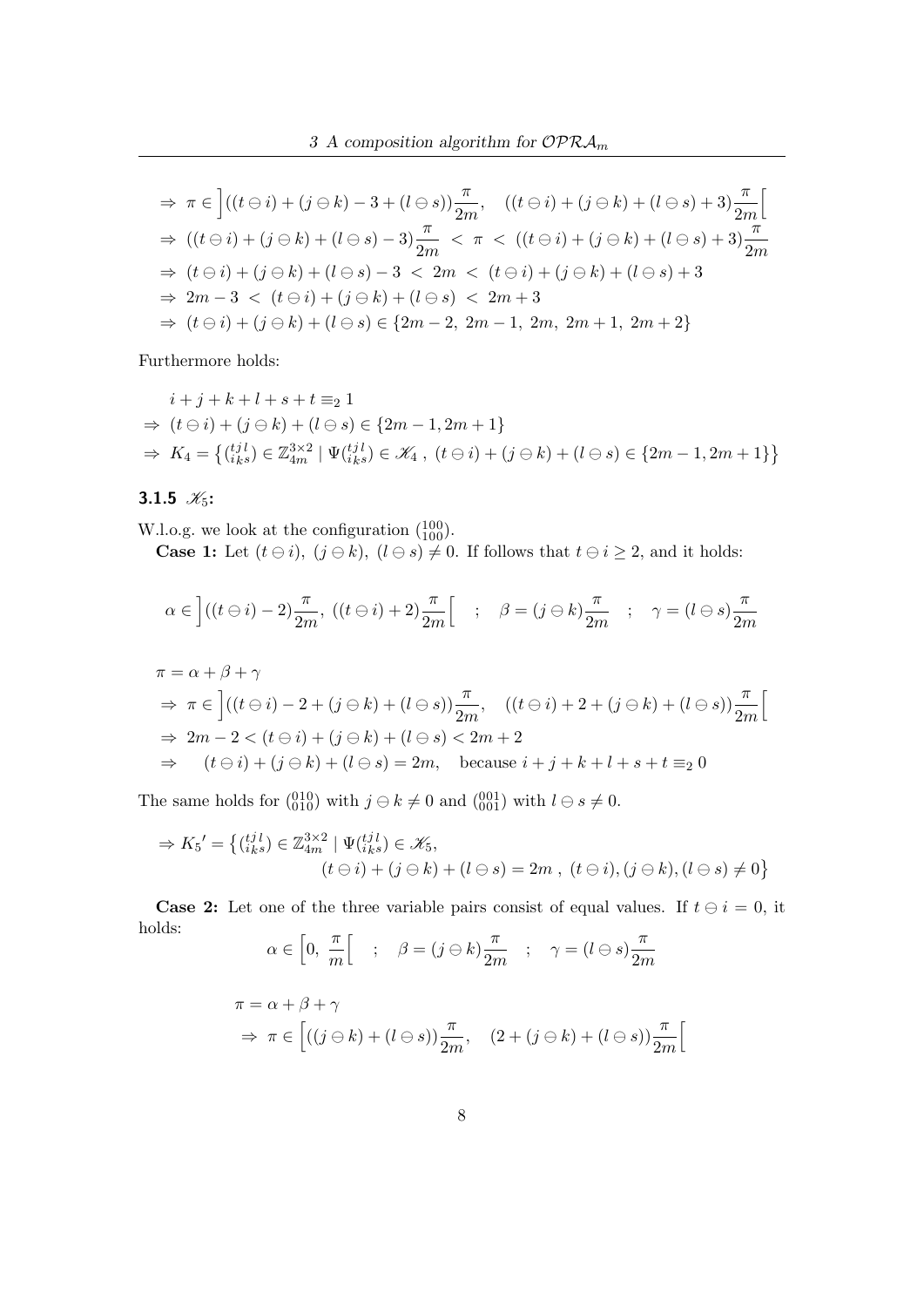$$
\Rightarrow ((j \ominus k) + (l \ominus s))\frac{\pi}{2m} \leq \pi < (2 + (j \ominus k) + (l \ominus s))\frac{\pi}{2m}
$$
\n
$$
\Rightarrow (j \ominus k) + (l \ominus s) \leq 2m < 2 + (j \ominus k) + (l \ominus s)
$$
\n
$$
\Rightarrow 2m - 2 < (j \ominus k) + (l \ominus s) \leq 2m
$$
\n
$$
\Rightarrow (j \ominus k) + (l \ominus s) = 2m, \quad \text{because } j + k + l + s \equiv_2 0
$$
\n
$$
\Rightarrow \beta + \gamma = ((j \ominus k) + (l \ominus s))\frac{\pi}{2m} = \pi
$$
\n
$$
\Rightarrow \alpha = 0
$$
\n
$$
\Rightarrow \text{ the triangle is degenerate: } (\alpha, \beta, \gamma) \in \{ (0, \pi, 0), (0, 0, \pi) \}
$$
\n
$$
\Rightarrow ((t \ominus i), (j \ominus k), (l \ominus s)) \in \{ (0, 2m, 0), (0, 0, 2m) \}
$$

If  $j \ominus k = 0$  or  $l \ominus s = 0$ , equation (1) holds, and we get:

$$
((t \ominus i), (j \ominus k), (l \ominus s)) \in \{(2m, 0, 0), (0, 0, 2m)\}\
$$
or 
$$
((t \ominus i), (j \ominus k), (l \ominus s)) \in \{(0, 2m, 0), (2m, 0, 0)\},
$$
 respectively

$$
\Rightarrow K_5'' := \left\{ \begin{matrix} (t_j^j l) \\ i_k s \end{matrix} \right\} \in \mathbb{Z}_{4m}^{3 \times 2} \mid \Psi(t_{ik}^{ij} l) \in \mathcal{K}_5 ,
$$
  

$$
((t \ominus i), (j \ominus k), (l \ominus s)) \in \left\{ (0, 2m, 0), (0, 0, 2m), (2m, 0, 0) \right\} \right\}
$$

Summed up, we get

$$
K_5 = K_5' \cup K_5''
$$

#### 3.1.6  $\mathcal{K}_6$ :

Let  $M = \binom{a_1}{b_1}$  $b_1$  $a_2$  $b<sub>2</sub>$  $a_3$  $\binom{a_3}{b_3} \in \mathbb{Z}_{4m}^{3 \times 2}$  and  $M' = \Psi \binom{a_1}{b_1}$  $b_1$  $a_2$  $b<sub>2</sub>$  $a_3$  $\binom{a_3}{b_3} = \binom{a'_1}{b'_1}$  $a'_2$ <br> $b'_2$  $\begin{bmatrix} a'_3 \\ b'_3 \end{bmatrix} \in \mathcal{K}_6$ . We can distinguish three cases:

**Case 1:** Let  $x \neq y$ ,  $a'_x = b'_x = 1$ ,  $a'_y = b'_y = 0$  and both  $a_x \ominus b_x \neq 0$ ,  $a_y \ominus b_y \neq 0$ . W.l.o.g.  $M' = \begin{pmatrix} 110 \\ 100 \end{pmatrix}$ ,  $a_x = t$ ,  $b_x = i$ ,  $a_y = l$ ,  $b_y = s$ . It holds:

$$
\alpha \in \left] ((t \ominus i) - 2) \frac{\pi}{2m}, ((t \ominus i) + 2) \frac{\pi}{2m} \right[
$$
  

$$
\beta \in \left] ((j \ominus k) - 1) \frac{\pi}{2m}, ((j \ominus k) + 1) \frac{\pi}{2m} \right[
$$
  

$$
\gamma = (l \ominus s) \frac{\pi}{2m}
$$

$$
\pi = \alpha + \beta + \gamma
$$
  
\n
$$
\Rightarrow \pi \in \left[ ((t \ominus i) + (j \ominus k) - 3 + (l \ominus s)) \frac{\pi}{2m}, ((t \ominus i) + (j \ominus k) + 3 + (l \ominus s)) \frac{\pi}{2m} \right]
$$
  
\n
$$
\Rightarrow 2m - 3 < (t \ominus i) + (j \ominus k) + (l \ominus s) < 2m + 3
$$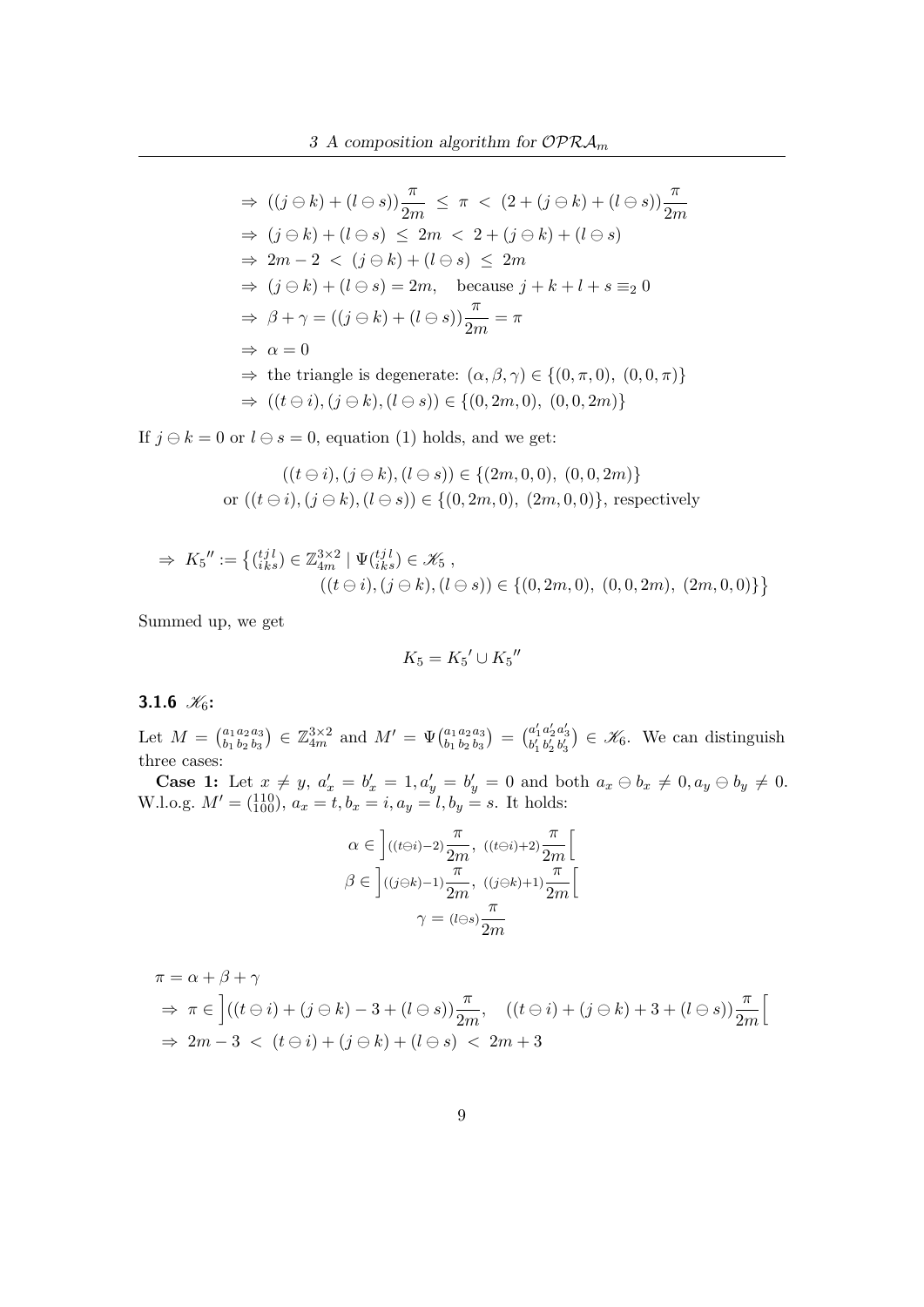Furthermore:

$$
i + j + k + l + s + t \equiv 1 \mod 2
$$
  

$$
\Rightarrow (t \ominus i) + (j \ominus k) + (l \ominus s) \in \{2m - 1, 2m + 1\}
$$

$$
\Rightarrow K_6' = \left\{ \begin{matrix} (a_1 a_2 a_3) \\ b_1 b_2 b_3 \end{matrix} \right\} \in \mathbb{Z}_{4m}^{3 \times 2} \mid \Psi_{(b_1 b_2 b_3)}^{(a_1 a_2 a_3)} = \begin{pmatrix} a'_1 a'_2 a'_3 \\ b'_1 b'_2 b'_3 \end{pmatrix} \in \mathcal{K}_6 ,
$$
  
 $x \neq y, a'_x = b'_x = 1, a'_y = b'_y = 0, a_x \ominus b_x \neq 0, a_y \ominus b_y \neq 0,$   

$$
\sum_n (a_n \ominus b_n) \in \{2m - 1, 2m + 1\} \right\}
$$

**Case 2:** Let  $a'_x = b'_x = 0$  and  $a_x \ominus b_x = 0$ . **f** This is impossible because of a similar contradiction as given in (3), page 7.

**Case 3:** Let  $x \neq y$ ,  $a'_x = b'_x = 1$ ,  $a'_y = b'_y = 0$  and  $a_x \ominus b_x = 0$ ,  $a_y \ominus b_y \neq 0$ . W.l.o.g.  $M' = \begin{pmatrix} 110 \\ 100 \end{pmatrix}$  again,  $a_x = t, b_x = i, a_y = l, b_y = s$ . It holds:

$$
\alpha \in \left[0, \frac{\pi}{m}\right[ \quad , \quad \beta \in \left] ((j \ominus k) - 1) \frac{\pi}{2m}, \ ((j \ominus k) + 1) \frac{\pi}{2m} \right[ \quad , \quad \gamma = (l \ominus s) \frac{\pi}{2m}
$$

$$
\pi = \alpha + \beta + \gamma
$$
  
\n
$$
\Rightarrow \pi \in \left[ ((j \ominus k) - 1 + (l \ominus s)) \frac{\pi}{2m}, (2 + (j \ominus k) + 1 + (l \ominus s)) \frac{\pi}{2m} \right]
$$
  
\n
$$
\Rightarrow ((j \ominus k) - 1 + (l \ominus s)) \frac{\pi}{2m} < \pi < (2 + (j \ominus k) + 1 + (l \ominus s)) \frac{\pi}{2m}
$$
  
\n
$$
\Rightarrow (j \ominus k) + (l \ominus s) - 1 < 2m < (j \ominus k) + (l \ominus s) + 3
$$
  
\n
$$
\Rightarrow 2m - 3 < (j \ominus k) + (l \ominus s) < 2m + 1
$$
  
\n
$$
\Rightarrow (j \ominus k) + (l \ominus s) = 2m - 1, \text{ because } j + k + l + s \equiv_2 1
$$

$$
\Rightarrow K_6'' = \left\{ \begin{pmatrix} a_1 a_2 a_3 \\ b_1 b_2 b_3 \end{pmatrix} \in \mathbb{Z}_{4m}^{3 \times 2} \mid \Psi(a_1 a_2 a_3) = \begin{pmatrix} a'_1 a'_2 a'_3 \\ b'_1 b'_2 b'_3 \end{pmatrix} \in \mathcal{K}_6 \text{ , } x \neq y, a'_x = b'_x = 1, a'_y = b'_y = 0, a_x \ominus b_x = 0, a_y \ominus b_y \neq 0, \sum_n (a_n \ominus b_n) = 2m - 1 \right\}
$$

Summed up:

$$
K_6 = K_6' \cup K_6''
$$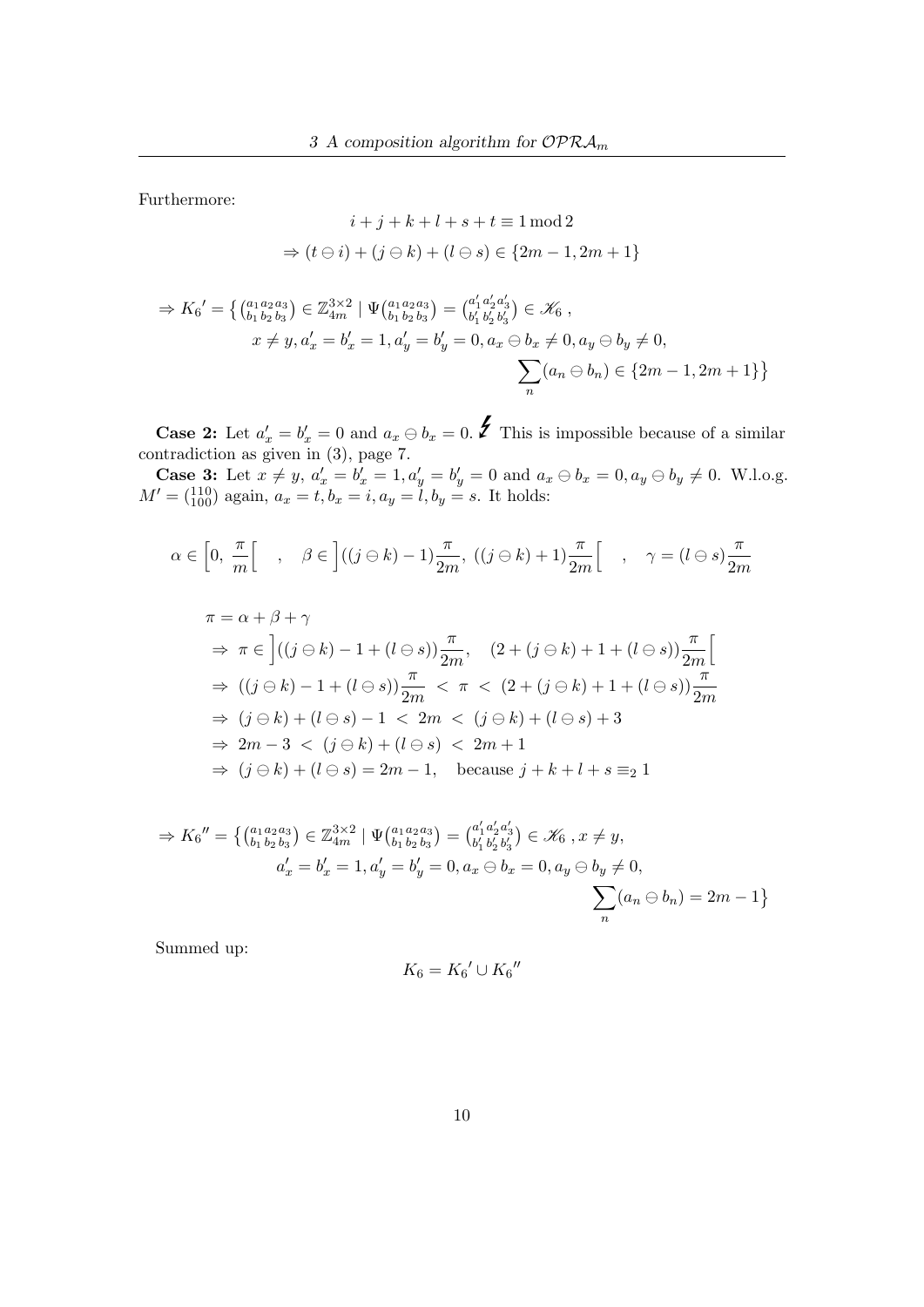#### 3.1.7  $\mathcal{K}_7$ :

Let  $M = \binom{a_1}{b_1}$  $b_1$  $a_2$  $b<sub>2</sub>$  $a_3$  $\binom{a_3}{b_3} \in \mathbb{Z}_{4m}^{3 \times 2}$  and  $M' = \Psi \binom{a_1}{b_1}$  $b_1$  $a_2$  $b<sub>2</sub>$  $a_3$  $\binom{a_3}{b_3} = \binom{a'_1}{b'_1}$  $a'_2$ <br> $b'_2$  $a'_3 \atop b'_3$   $\in \mathcal{K}_7$ . W.l.o.g.  $M' = \begin{pmatrix} 111 \\ 100 \end{pmatrix}$ . We have two cases here:

**Case 1:** Let  $a'_x = b'_x = 1$  and  $a_x \oplus b_x \neq 0$ . W.l.o.g.  $a_x = t, b_x = i$ .

$$
\alpha \in \left] ((t \ominus i) - 2) \frac{\pi}{2m}, ((t \ominus i) + 2) \frac{\pi}{2m} \right[
$$
  

$$
\beta \in \left] ((j \ominus k) - 1) \frac{\pi}{2m}, ((j \ominus k) + 1) \frac{\pi}{2m} \right[
$$
  

$$
\gamma \in \left] ((l \ominus s) - 1) \frac{\pi}{2m}, ((l \ominus s) + 1) \frac{\pi}{2m} \right[
$$

$$
\pi = \alpha + \beta + \gamma
$$
  
\n
$$
\Rightarrow \pi \in \left[ ((t \ominus i) + (j \ominus k) + (l \ominus s) - 4) \frac{\pi}{2m}, ((t \ominus i) + (j \ominus k) + (l \ominus s) + 4) \frac{\pi}{2m} \right]
$$
  
\n
$$
\Rightarrow 2m - 4 < (t \ominus i) + (j \ominus k) + (l \ominus s) < 2m + 4
$$

Furthermore:

$$
i + j + k + l + s + t \equiv_2 0
$$
  
\n
$$
\Rightarrow (t \ominus i) + (j \ominus k) + (l \ominus s) \in \{2m - 2, 2m, 2m + 2\}
$$

$$
\Rightarrow K_7' = \left\{ \begin{pmatrix} a_1 a_2 a_3 \\ b_1 b_2 b_3 \end{pmatrix} \in \mathbb{Z}_{4m}^{3 \times 2} \mid \Psi \begin{pmatrix} a_1 a_2 a_3 \\ b_1 b_2 b_3 \end{pmatrix} = \begin{pmatrix} a'_1 a'_2 a'_3 \\ b'_1 b'_2 b'_3 \end{pmatrix} \in \mathcal{K}_7 ,
$$
  

$$
a'_x = b'_x = 1, a_x \oplus b_x \neq 0, \quad \sum_n (a_n \oplus b_n) \in \{2m - 2, 2m, 2m + 2\} \right\}
$$

**Case 2:** Let  $a'_x = b'_x = 1$  and  $a_x \oplus b_x = 0$ . W.l.o.g.  $a_x = t, b_x = i$ .

$$
\alpha \in \left[0, \frac{\pi}{m}\right[
$$

$$
\beta \in \left] ((j \ominus k) - 1) \frac{\pi}{2m}, ((j \ominus k) + 1) \frac{\pi}{2m} \right[
$$

$$
\gamma \in \left] ((l \ominus s) - 1) \frac{\pi}{2m}, ((l \ominus s) + 1) \frac{\pi}{2m} \right[
$$

$$
\pi = \alpha + \beta + \gamma
$$
  
\n
$$
\Rightarrow \pi \in \left[ ((j \ominus k) - 1 + (l \ominus s) - 1) \frac{\pi}{2m}, (2 + (j \ominus k) + 1 + (l \ominus s) + 1) \frac{\pi}{2m} \right[
$$
  
\n
$$
\Rightarrow ((j \ominus k) - 1 + (l \ominus s) - 1) \frac{\pi}{2m} < \pi < (2 + (j \ominus k) + 1 + (l \ominus s) + 1) \frac{\pi}{2m}
$$
  
\n
$$
\Rightarrow (j \ominus k) + (l \ominus s) - 2 < 2m < (j \ominus k) + (l \ominus s) + 4
$$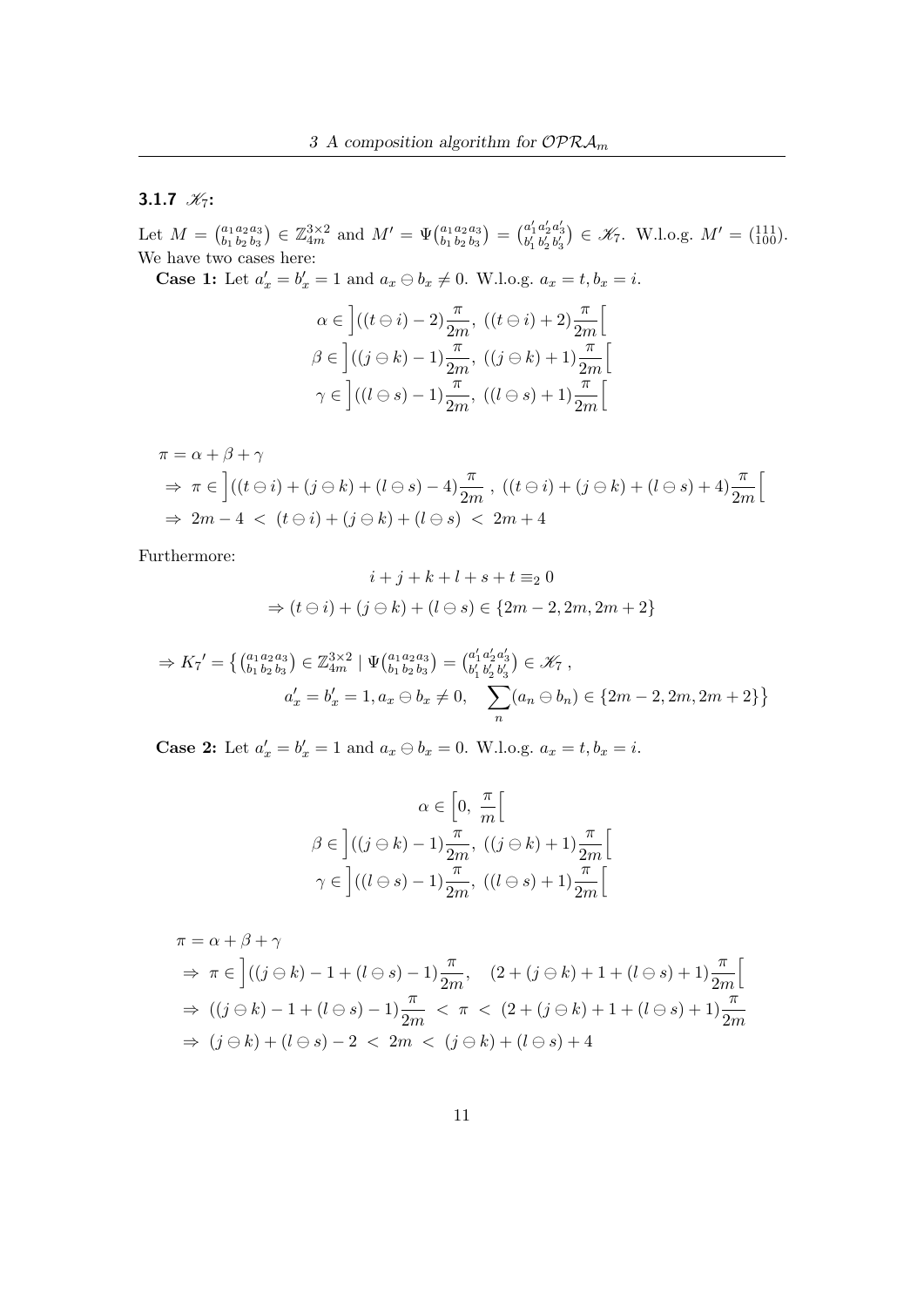$$
\Rightarrow 2m-4 < (j \ominus k) + (l \ominus s) < 2m+2
$$
  
\n
$$
\Rightarrow (j \ominus k) + (l \ominus s) \in \{2m-2, 2m\}, \text{ because } j+k+l+s \equiv_2 0
$$

$$
\Rightarrow K_7'' = \left\{ \begin{pmatrix} a_1 a_2 a_3 \\ b_1 b_2 b_3 \end{pmatrix} \in \mathbb{Z}_{4m}^{3 \times 2} \mid \Psi(a_1 a_2 a_3) = \begin{pmatrix} a'_1 a'_2 a'_3 \\ b'_1 b'_2 b'_3 \end{pmatrix} \in \mathcal{K}_7 ,
$$
  

$$
a'_x = b'_x = 1, a_x \ominus b_x = 0, \quad \sum_n (a_n \ominus b_n) \in \{2m - 2, 2m\} \right\}
$$

And summed up:

$$
K_7 = K_7' \cup K_7''
$$

#### 3.1.8  $K_8$ :

Let  $M = \binom{a_1}{b_1}$  $b_1$  $a_2$  $b<sub>2</sub>$  $a_3$  $\begin{bmatrix} a_3 \\ b_3 \end{bmatrix} \in \mathbb{Z}_{4m}^{3\times 2}$  and  $M' = \Psi(M) = \begin{bmatrix} a'_1 \\ b'_1 \end{bmatrix}$  $a'_2$ <br> $b'_2$  $a'_3 \choose b'_3} \in \mathcal{K}_8$ . W.l.o.g.  $M' = \begin{pmatrix} 0 & 1 & 1 \\ 0 & 1 & 1 \end{pmatrix}$ . We can distinguish three cases:

**Case 1:** Let  $a'_x = b'_x = 0$  and  $a_x \oplus b_x = 0$ . W.l.o.g.  $a_x = t, b_x = i$ .

$$
t \ominus i = 0 \Rightarrow \alpha = 0 \Rightarrow \beta + \gamma = \pi
$$
  
\n
$$
\Rightarrow (\beta, \gamma) \in \{ (\pi, 0), (\beta, \gamma) \}
$$
  
\n
$$
\Rightarrow (j \ominus k, l \ominus s) \in \{ (2m, 0), (0, 2m) \}
$$

$$
\Rightarrow K_{8}' = \left\{ \begin{matrix} (i j l) \\ (i k s) \end{matrix} \in \mathbb{Z}_{4m}^{3 \times 2} \mid \Psi(i k s) = \begin{matrix} (0 1 1) \\ (0 1 1) \end{matrix} \right\},
$$
  
\n
$$
t \ominus i = 0, \ ((l \ominus i), (j \ominus k), (l \ominus s)) \in \{(0, 2m, 0), (0, 0, 2m)\}\right\}
$$
  
\n
$$
\cup \left\{ \begin{matrix} (i j l) \\ (i k s) \end{matrix} \in \mathbb{Z}_{4m}^{3 \times 2} \mid \Psi(i k s) = \begin{matrix} (1 0 1) \\ (1 0 1) \end{matrix} \right\},
$$
  
\n
$$
j \ominus k = 0, \ ((l \ominus i), (j \ominus k), (l \ominus s)) \in \{(2m, 0, 0), (0, 0, 2m)\}\right\}
$$
  
\n
$$
\cup \left\{ \begin{matrix} (i j l) \\ (i k s) \end{matrix} \in \mathbb{Z}_{4m}^{3 \times 2} \mid \Psi(i k s) = \begin{matrix} (1 1 0) \\ (1 1 0) \end{matrix} \right\},
$$
  
\n
$$
l \ominus s = 0, ((l \ominus i), (j \ominus k), (l \ominus s)) \in \{(2m, 0, 0), (0, 2m, 0)\}\right\}
$$

**Case 2a:** Let  $a'_x = b'_x = 0$  and  $a_x \ominus b_x \neq 0$ ,  $a_y \ominus b_y = a_z \ominus b_z = 0$   $(x, y \text{ and } z \text{ pairwise})$ unequal). W.l.o.g.  $t \ominus i \neq 0, j \ominus k = 0$  and  $l \ominus s = 0$ .

$$
\alpha = (t \ominus i) \frac{\pi}{zm} \quad ; \quad \beta \in \left[0, \frac{\pi}{m}\right[ \quad ; \quad \gamma \in \left[0, \frac{\pi}{m}\right[
$$

$$
\pi = \alpha + \beta + \gamma
$$

$$
\Rightarrow \pi \in \left[(t \ominus i) \frac{\pi}{2m}, \quad ((t \ominus i) + 2 + 2) \frac{\pi}{2m}\right[
$$

$$
\Rightarrow (t \ominus i) \frac{\pi}{2m} \le \pi \quad < \quad ((t \ominus i) + 2 + 2) \frac{\pi}{2m}
$$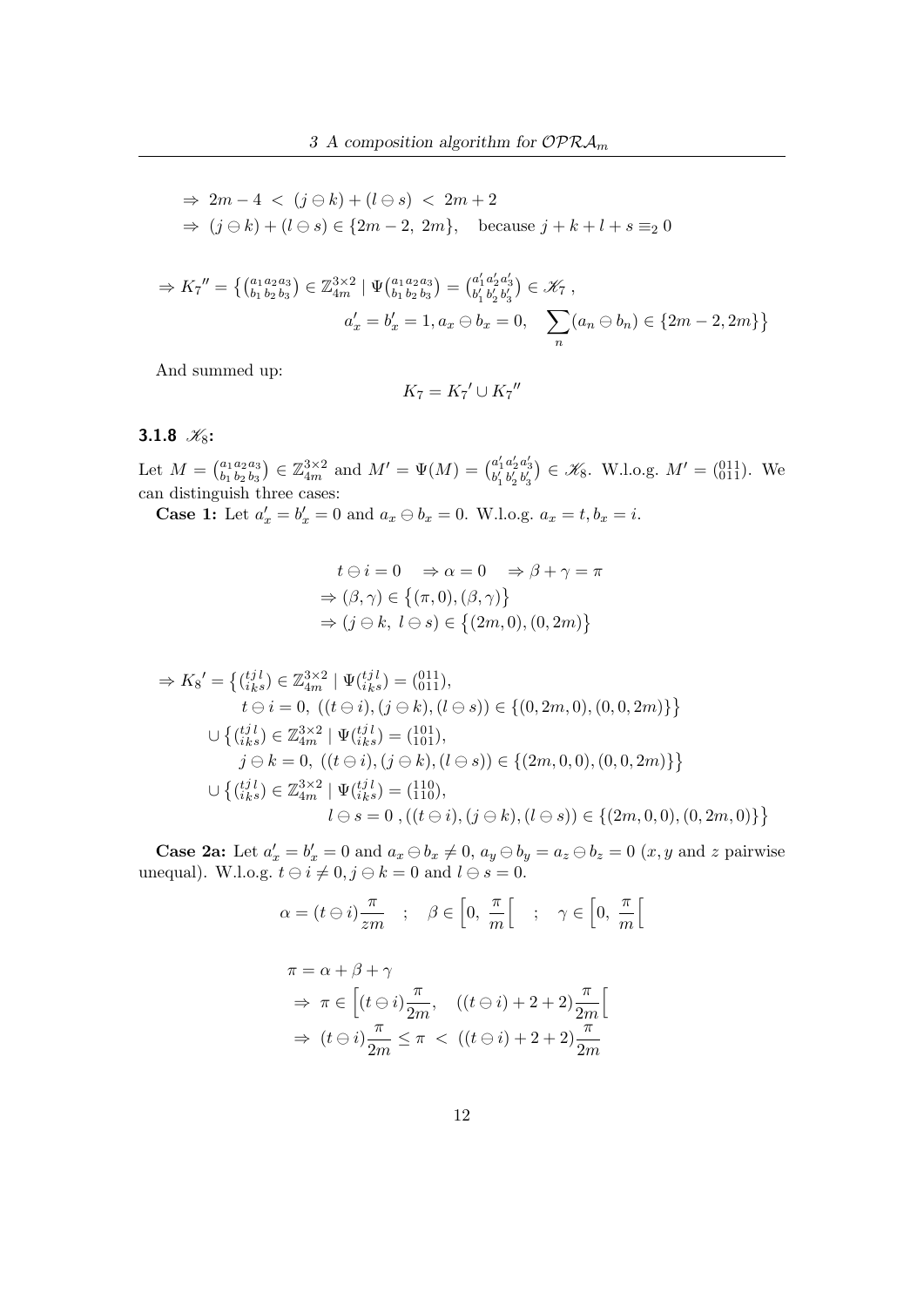$$
\Rightarrow t \ominus i \le 2m < t \ominus i + 4
$$
  
\n
$$
\Rightarrow 2m - 4 < t \ominus i \le 2m
$$
  
\n
$$
\Rightarrow t \ominus i \in \{2m - 2, 2m\}, \text{ because } t + i \equiv_2 0
$$

**Case 2b:** Let now, in contrast to Case 2a,  $a_z \ominus b_z \neq 0$ ; w.l.o.g.  $t \ominus i \neq 0, j \ominus k = 0$ and  $l \ominus s \neq 0.$  Now holds:

$$
\alpha = (t \ominus i) \frac{\pi}{2m} \quad ; \quad \beta \in \left[0, \frac{\pi}{m}\right[ \quad ; \quad \gamma \in \left] ((l \ominus s) - 2) \frac{\pi}{2m}, \ ((l \ominus s) + 2) \frac{\pi}{2m} \right[
$$

$$
\pi = \alpha + \beta + \gamma
$$
  
\n
$$
\Rightarrow \pi \in \left[ ((t \ominus i) + (l \ominus s) - 2) \frac{\pi}{2m}, ((t \ominus i) + 2 + (l \ominus s) + 2) \frac{\pi}{2m} \right]
$$
  
\n
$$
\Rightarrow ((t \ominus i) + (l \ominus s) - 2) \frac{\pi}{2m} < \pi < ((t \ominus i) + 2 + (l \ominus s) + 2) \frac{\pi}{2m}
$$
  
\n
$$
\Rightarrow (t \ominus i) + (l \ominus s) - 2 < 2m < (t \ominus i) + (l \ominus s) + 4
$$
  
\n
$$
\Rightarrow 2m - 4 < (t \ominus i) + (l \ominus s) < 2m + 2
$$
  
\n
$$
\Rightarrow (t \ominus i) + (l \ominus s) \in \{2m - 2, 2m\}, \text{ because } t + i + l + s \equiv_2 0
$$

From Case 2a and 2b now follows:

$$
\Rightarrow K_8'' = \left\{ \begin{matrix} (i\,j\,l) \\ (i\,ks) \end{matrix} \in \mathbb{Z}_{4m}^{3\times2} \mid \Psi(i\,ls) = \begin{matrix} (011) \\ 011 \end{matrix} \right\}, \ t \ominus i \neq 0, j \ominus k = 0 \text{ or } l \ominus s = 0, \text{ and}
$$
  
\n
$$
((t \ominus i), (j \ominus k), (l \ominus s)) \in \left\{ (2m, 0, 0), (2m - 2, 0, 0) \right\} \right\}
$$
  
\n
$$
\cup \left\{ \begin{matrix} (i\,j\,l) \\ (i\,ks) \end{matrix} \in \mathbb{Z}_{4m}^{3\times2} \mid \Psi(i\,ls) = \begin{matrix} (101) \\ 101 \end{matrix} \right\}, j \ominus k \neq 0, t \ominus i = 0 \text{ or } l \ominus s = 0, \text{ and}
$$
  
\n
$$
((t \ominus i), (j \ominus k), (l \ominus s)) \in \left\{ (0, 2m, 0), (0, 2m - 2, 0) \right\} \right\}
$$
  
\n
$$
\cup \left\{ \begin{matrix} (i\,l\,l) \\ (i\,ks) \end{matrix} \in \mathbb{Z}_{4m}^{3\times2} \mid \Psi(i\,ls) = \begin{matrix} (110) \\ (110) \end{matrix}, l \ominus s \neq 0, t \ominus i = 0 \text{ or } j \ominus k = 0, \text{ and}
$$
  
\n
$$
((t \ominus i), (j \ominus k), (l \ominus s)) \in \{(0, 0, 2m), (0, 0, 2m - 2)\} \right\}
$$

**Case 3:** Let all variables within a pair be not identical, i.e.,  $t \ominus i$ ,  $j \ominus k$ ,  $l \ominus s \neq 0$ .

$$
\alpha = (t \ominus i) \frac{\pi}{2m}
$$
  
\n
$$
\beta \in \left] ((j \ominus k) - 2) \frac{\pi}{2m}, ((j \ominus k) + 2) \frac{\pi}{2m} \right[
$$
  
\n
$$
\gamma \in \left] ((l \ominus s) - 2) \frac{\pi}{2m}, ((l \ominus s) + 2) \frac{\pi}{2m} \right[
$$

$$
\pi = \alpha + \beta + \gamma
$$
  
\n
$$
\Rightarrow \pi \in \left[ ((t \ominus i) + (j \ominus k) + (l \ominus s) - 4) \frac{\pi}{2m}, ((t \ominus i) + (j \ominus k) + (l \ominus s) + 4) \frac{\pi}{2m} \right[
$$
  
\n
$$
\Rightarrow 2m - 4 < (t \ominus i) + (j \ominus k) + (l \ominus s) < 2m + 4
$$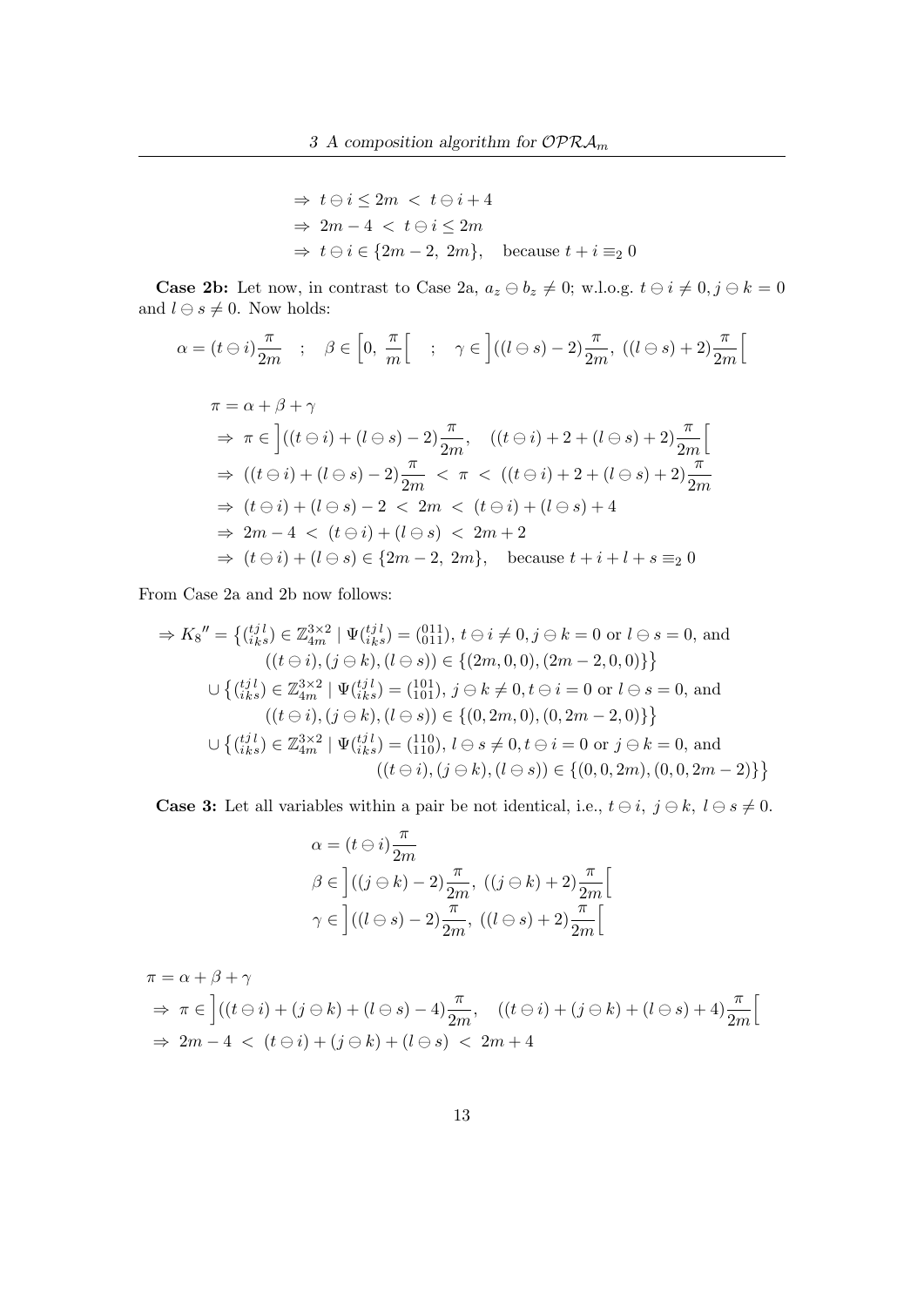$\Rightarrow$   $(t \ominus i) + (j \ominus k) + (l \ominus s) \in \{2m - 2, 2m, 2m + 2\}, \quad (i + j + k + l + s + t \equiv_2 0)$ 

$$
\Rightarrow K_8''' = \left\{ \begin{matrix} (ijl) \\ iks \end{matrix} \right\} \in \mathbb{Z}_{4m}^{3 \times 2} \mid \Psi_{(iks)}^{tjl} \in \mathcal{K}_8, t \ominus i, j \ominus k, l \ominus s \neq 0 \text{ and } (t \ominus i) + (j \ominus k) + (l \ominus s) \in \{2m - 2, 2m, 2m + 2\} \right\}
$$

Altogether we get:

$$
K_8 = K_8' \cup K_8'' \cup K_8'''
$$

#### 3.1.9  $\mathcal{K}_9$ :

Again,  $M = \begin{pmatrix} a_1 \\ b_2 \end{pmatrix}$  $b_1$  $a_2$  $b_2$  $a_3$  $\binom{a_3}{b_3} \in \mathbb{Z}_{4m}^{3 \times 2}$  and  $M' = \Psi(M) = \binom{a'_1}{b'_1}$  $a'_2$ <br> $b'_2$  $a'_3 \atop b'_3$   $\in \mathcal{K}_9$ . W.l.o.g.  $M' = \begin{pmatrix} 111 \\ 011 \end{pmatrix}$ . We have three cases:

**Case 1:** Let  $a'_y = b'_y = a'_z = b'_z = 1$ ,  $(x \neq y)$ ,  $a_y \oplus b_y = a_z \oplus b_z = 0$ . W.l.o.g.  $j \ominus k = l \ominus s = 0.$ 

$$
\alpha \in \left] ((t \ominus i) - 1) \frac{\pi}{2m}, \ ((t \ominus i) + 1) \frac{\pi}{2m} \right[ \quad ; \quad \beta \in \left[ 0, \ \frac{\pi}{m} \right[ \quad ; \quad \gamma \in \left[ 0, \ \frac{\pi}{m} \right[
$$

$$
\pi = \alpha + \beta + \gamma
$$
  
\n
$$
\Rightarrow \pi \in \left[ ((t \ominus i) - 1) \frac{\pi}{2m}, ((t \ominus i) + 1 + 2 + 2) \frac{\pi}{2m} \right]
$$
  
\n
$$
\Rightarrow 2m - 5 < t \ominus i < 2m + 1
$$
  
\n
$$
\Rightarrow t \ominus i \in \{2m - 3, 2m - 1\}
$$

$$
\Rightarrow K_9' = \left\{ \begin{pmatrix} a_1 a_2 a_3 \\ b_1 b_2 b_3 \end{pmatrix} \in \mathbb{Z}_{4m}^{3 \times 2} \mid \Psi(a_1 a_2 a_3) = \begin{pmatrix} a'_1 a'_2 a'_3 \\ b'_1 b'_2 b'_3 \end{pmatrix} \in \mathcal{K}_9, \ (x \neq y),
$$
  
\n
$$
a'_y = b'_y = a'_z = b'_z = 1, a_y \ominus b_y = a_z \ominus b_z = 0, \sum_n (a_n \ominus b_n) \in \{2m - 3, 2m - 1\} \right\}
$$

**Case 2:** Let  $a'_y = b'_y = a'_z = b'_z = 1$ ,  $(x \neq y)$ ,  $a_y \ominus b_y = 0$ ,  $a_z \ominus b_z = 1$ . W.l.o.g.  $j \ominus k = 0, l \ominus s = 1.$ 

$$
\alpha \in \left] ((t \ominus i) - 1) \frac{\pi}{2m}, ((t \ominus i) + 1) \frac{\pi}{2m} \right[
$$
  

$$
\beta \in \left[ 0, \frac{\pi}{m} \right[
$$
  

$$
\gamma \in \left] ((l \ominus s) - 2) \frac{\pi}{2m}, ((l \ominus s) + 2) \frac{\pi}{2m} \right[
$$

 $\pi = \alpha + \beta + \gamma$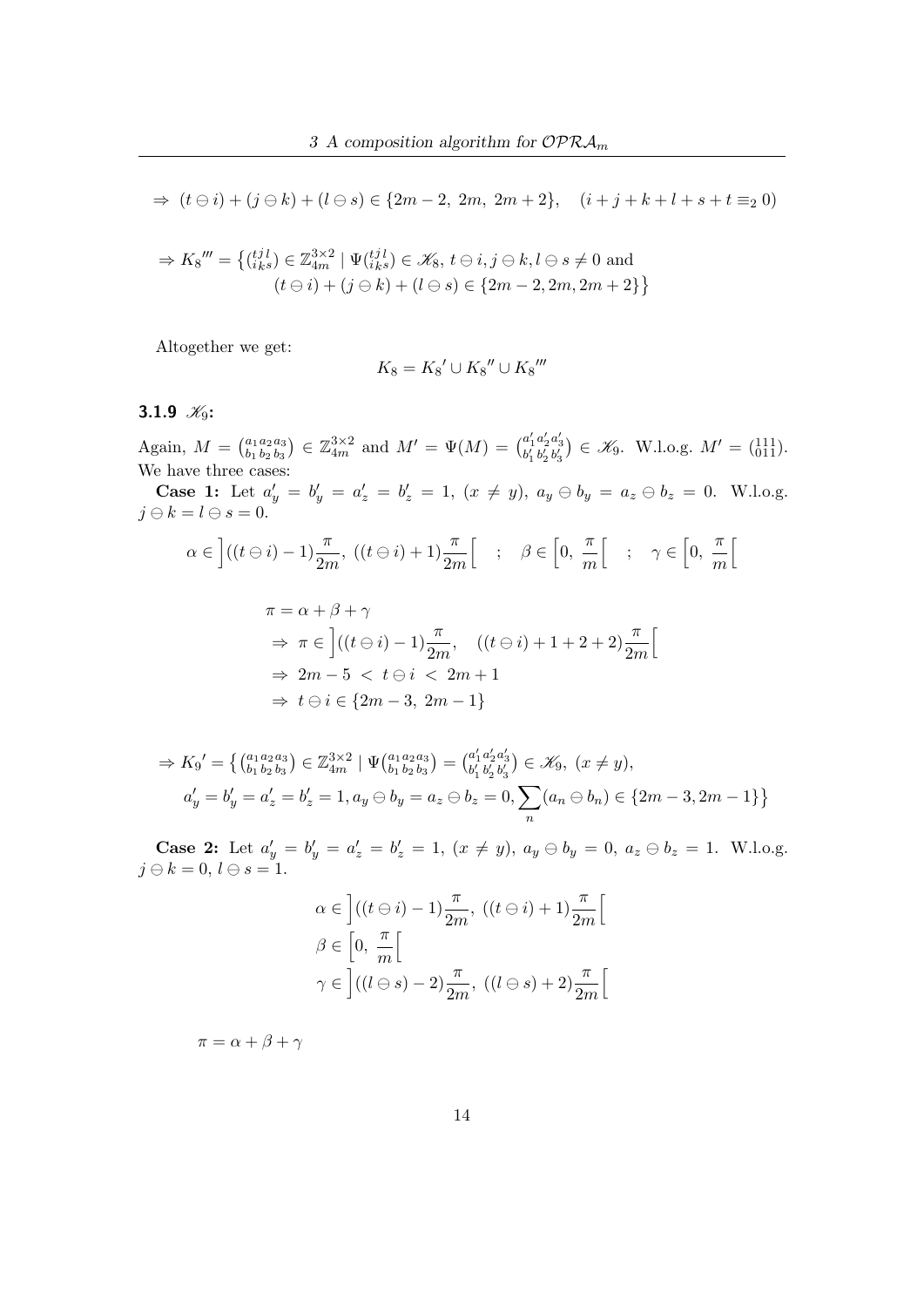$$
\Rightarrow \pi \in \left[ ((t \ominus i) - 1 + (l \ominus s) - 2) \frac{\pi}{2m}, ((t \ominus i) + 1 + 2 + (l \ominus s) + 2) \frac{\pi}{2m} \right]
$$
  
\n
$$
\Rightarrow 2m - 5 < (t \ominus i) + (l \ominus s) < 2m + 3
$$
  
\n
$$
\Rightarrow (t \ominus i) + (l \ominus s) \in \{2m - 3, 2m - 1, 2m + 1\}
$$

$$
\Rightarrow K_9'' = \left\{ \begin{pmatrix} a_1 a_2 a_3 \\ b_1 b_2 b_3 \end{pmatrix} \in \mathbb{Z}_{4m}^{3 \times 2} \mid \Psi(a_1 a_2 a_3) = \begin{pmatrix} a'_1 a'_2 a'_3 \\ b'_1 b'_2 b'_3 \end{pmatrix} \in \mathcal{K}_9, \ (x \neq y),
$$
  

$$
a'_y = b'_y = a'_z = b'_z = 1, a_y \ominus b_y = a_z \ominus b_z = 1,
$$
  

$$
\sum_n (a_n \ominus b_n) \in \{2m - 3, 2m - 1, 2m + 1\} \right\}
$$

**Case 3:** Let  $a'_y = b'_y = a'_z = b'_z = 1$ ,  $(x \neq y)$ ,  $a_y \ominus b_y = a_z \ominus b_z \neq 0$ . W.l.o.g.  $j \ominus k \neq 0$ ,  $l \ominus s \neq 0.$ 

$$
\alpha \in \left] ((t \ominus i) - 1) \frac{\pi}{2m}, ((t \ominus i) + 1) \frac{\pi}{2m} \right[
$$
  

$$
\beta \in \left] ((j \ominus k) - 2) \frac{\pi}{2m}, ((j \ominus k) + 2) \frac{\pi}{2m} \right[
$$
  

$$
\gamma \in \left] ((l \ominus s) - 2) \frac{\pi}{2m}, ((l \ominus s) + 2) \frac{\pi}{2m} \right[
$$

$$
\pi = \alpha + \beta + \gamma
$$
  
\n
$$
\Rightarrow \pi \in \left[ ((t \ominus i) + (j \ominus k) + (l \ominus s) - 5) \frac{\pi}{2m}, ((t \ominus i) + (j \ominus k) + (l \ominus s) + 5) \frac{\pi}{2m} \right]
$$
  
\n
$$
\Rightarrow 2m - 5 < (t \ominus i) + (j \ominus k) + (l \ominus s) < 2m + 5
$$
  
\n
$$
\Rightarrow (t \ominus i) + (j \ominus k) + (l \ominus s) \in \{2m - 3, 2m - 1, 2m + 1, 2m + 3\}
$$

$$
\Rightarrow K_9''' = \left\{ {a_1 a_2 a_3 \choose b_1 b_2 b_3} \in \mathbb{Z}_{4m}^{3 \times 2} \mid \Psi({a_1 a_2 a_3 \choose b_1 b_2 b_3}) = {a'_1 a'_2 a'_3 \choose b'_1 b'_2 b'_3} \in \mathcal{K}_9, (x \neq y),
$$
  
\n
$$
a'_y = b'_y = a'_z = b'_z = 1, a_y \ominus b_y \neq 0, a_z \ominus b_z \neq 0,
$$
  
\n
$$
\sum_n (a_n \ominus b_n) \in \{2m - 3, 2m - 1, 2m + 1, 2m + 3\}
$$

Summed up we get:

$$
K_9 = K_9' \cup K_9'' \cup K_9'''
$$

3.1.10  $\mathcal{K}_{10}$ :

 $M = \begin{pmatrix} t \\ i \end{pmatrix}$ j  $\binom{j\,l}{k\,s} = \binom{a_1}{b_1}$  $b_1$  $a_2$  $b<sub>2</sub>$  $a_3$  $\binom{a_3}{b_3} \in \mathbb{Z}_{4m}^{3 \times 2}$  and  $M' = \Psi(M) = \binom{a'_1}{b'_1}$  $a'_2$ <br> $b'_2$  $a'_{3} \choose b'_{3}$   $\in \mathscr{K}_{10}$ .  $M' = \begin{pmatrix} 111 \\ 111 \end{pmatrix}$ . Four cases can be distinguished: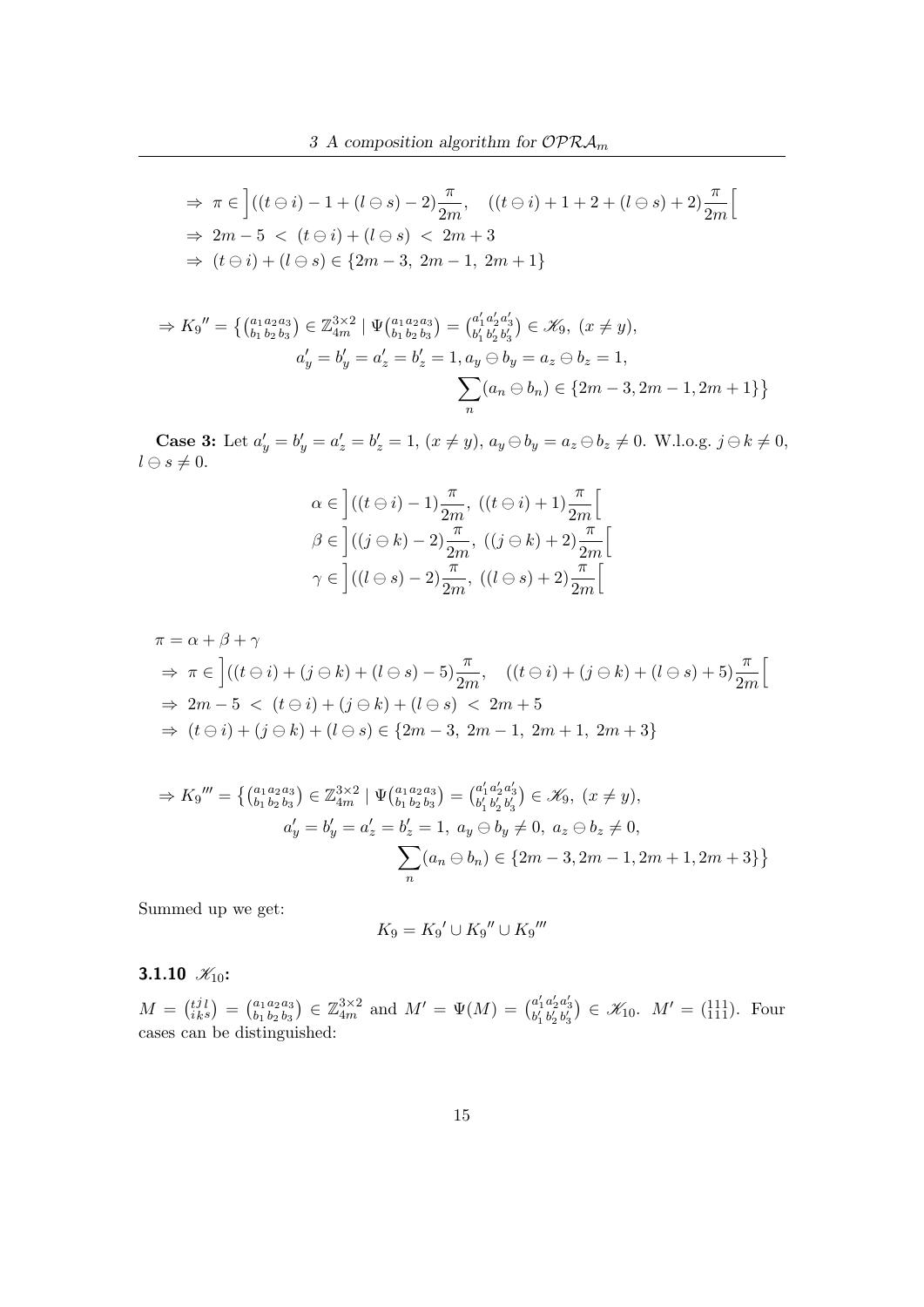**Case 1:** The variables in each variable pair are not equal:  $a_n \ominus b_n \neq 0 \forall n$ .

$$
\alpha \in \left] ((t \ominus i) - 2) \frac{\pi}{2m}, ((t \ominus i) + 2) \frac{\pi}{2m} \right[
$$
  

$$
\beta \in \left] ((j \ominus k) - 2) \frac{\pi}{2m}, ((j \ominus k) + 2) \frac{\pi}{2m} \right[
$$
  

$$
\gamma \in \left] ((l \ominus s) - 2) \frac{\pi}{2m}, ((l \ominus s) + 2) \frac{\pi}{2m} \right[
$$

$$
\pi = \alpha + \beta + \gamma
$$
  
\n
$$
\Rightarrow \pi \in \left[ ((t \ominus i) + (j \ominus k) + (l \ominus s) - 6) \frac{\pi}{2m}, ((t \ominus i) + (j \ominus k) + (l \ominus s) + 6) \frac{\pi}{2m} \right]
$$
  
\n
$$
\Rightarrow 2m - 6 < (t \ominus i) + (j \ominus k) + (l \ominus s) < 2m + 6
$$
  
\n
$$
\Rightarrow (t \ominus i) + (j \ominus k) + (l \ominus s) \in \{2m - 4, 2m - 2, 2m, 2m + 2, 2m + 4\}
$$

$$
\Rightarrow K_{10}' = \left\{ \begin{matrix} i j l \\ i k s \end{matrix} \right\} \in \mathbb{Z}_{4m}^{3 \times 2} \mid \Psi_{i k s}^{t j l} \in \mathcal{K}_{10}, \ t \ominus i \neq 0, \ j \ominus k \neq 0, \ l \ominus s \neq 0, \ (t \ominus i) + (j \ominus k) + (l \ominus s) \in \{2m - 4, 2m - 2, 2m, 2m + 2, 2m + 4\} \right\}
$$

**Case 2:** The variables of exactly one variable pair are equal:  $a_x \ominus b_x \neq 0$ ,  $a_y \ominus b_y \neq 0$ ,  $a_z \ominus b_z = 0$ . W.l.o.g.  $\binom{t}{i}$ j  $\binom{j\,l}{k\,s} = \binom{a_1}{b_1}$  $b_1$  $a_2$  $b<sub>2</sub>$  $a_3$  $\begin{array}{c} a_3\ b_3 \end{array}$ ).

$$
\alpha \in \left] ((t \ominus i) - 2) \frac{\pi}{2m}, ((t \ominus i) + 2) \frac{\pi}{2m} \right[
$$
  

$$
\beta \in \left] ((j \ominus k) - 2) \frac{\pi}{2m}, ((j \ominus k) + 2) \frac{\pi}{2m} \right[
$$
  

$$
\gamma \in \left[ 0, \frac{\pi}{m} \right[
$$

$$
\pi = \alpha + \beta + \gamma
$$
  
\n
$$
\Rightarrow \pi \in \left[ ((t \ominus i) - 2 + (j \ominus k) - 2) \frac{\pi}{2m}, ((t \ominus i) + 2 + (j \ominus k) + 2 + 2) \frac{\pi}{2m} \right]
$$
  
\n
$$
\Rightarrow 2m - 6 < (t \ominus i) + (j \ominus k) < 2m + 4
$$
  
\n
$$
\Rightarrow (t \ominus i) + (j \ominus k) \in \{2m - 4, 2m - 2, 2m, 2m + 2\}
$$

$$
\Rightarrow K_{10}'' = \left\{ \begin{pmatrix} a_1 a_2 a_3 \\ b_1 b_2 b_3 \end{pmatrix} \in \mathbb{Z}_{4m}^{3 \times 2} \mid \Psi \begin{pmatrix} a_1 a_2 a_3 \\ b_1 b_2 b_3 \end{pmatrix} = \begin{pmatrix} a'_1 a'_2 a'_3 \\ b'_1 b'_2 b'_3 \end{pmatrix} \in \mathcal{K}_9, \ (x \neq y \neq z),
$$
  

$$
a_x \ominus b_x \neq 0, \ a_y \ominus b_y \neq 0, \ a_z \ominus b_z = 0,
$$
  

$$
\sum_n (a_n \ominus b_n) \in \{2m - 4, 2m - 2, 2m, 2m + 2\} \right\}
$$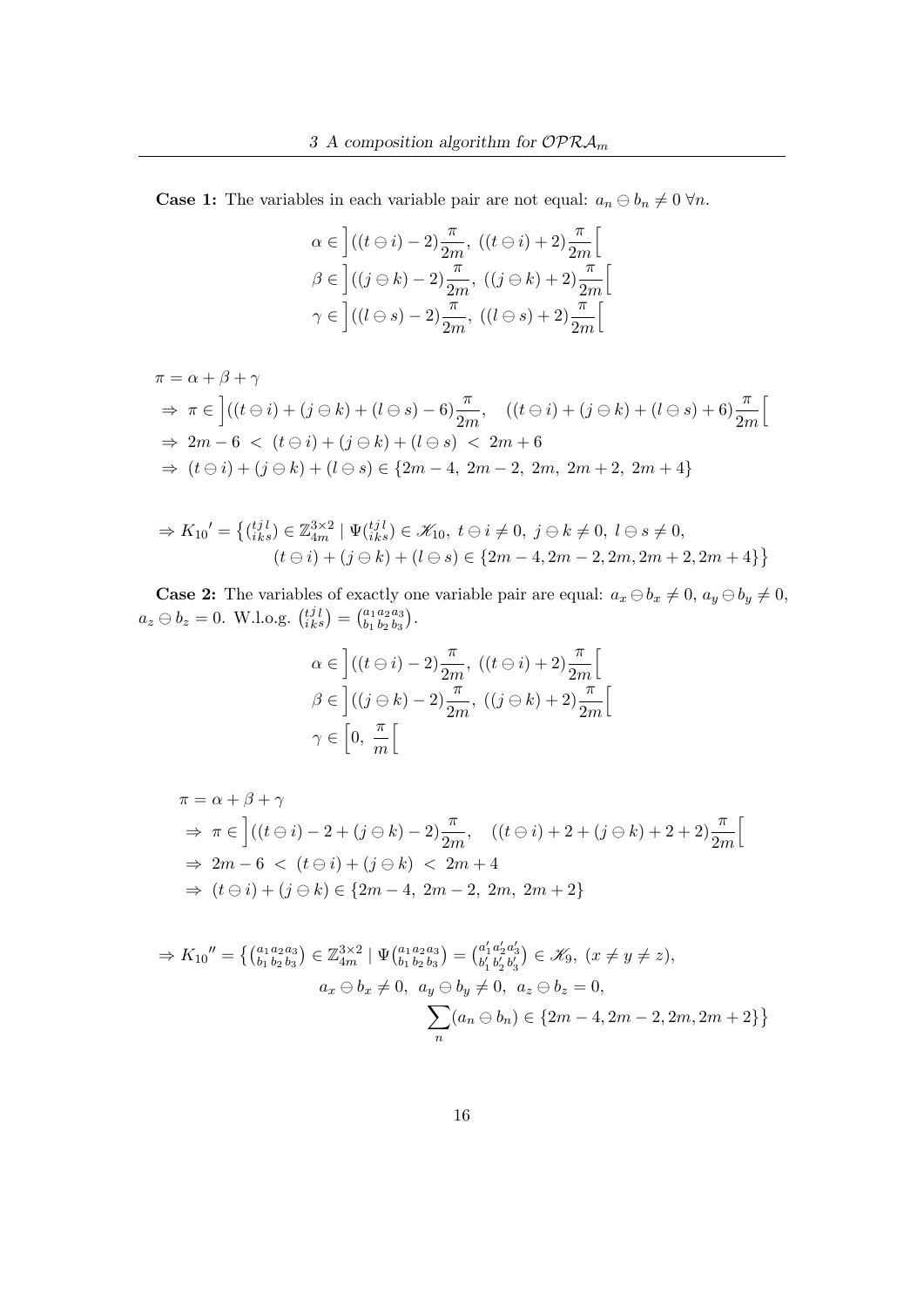**Case 3:** The variables of exactly two variable pairs are equal:  $a_x \ominus b_x \neq 0$ ,  $a_y \ominus b_y = 0$ ,  $a_z \ominus b_z = 0$ . W.l.o.g.  $\binom{t}{i}$ j  $\binom{j\,l}{k\,s} = \binom{a_1}{b_1}$  $b_1$  $a_2$  $b<sub>2</sub>$  $a_3$  $\begin{array}{c} a_3\ b_3 \end{array}$ ).

$$
\alpha \in \left] ((t \ominus i) - 2) \frac{\pi}{2m}, \ ((t \ominus i) + 2) \frac{\pi}{2m} \right[ \quad ; \quad \beta \in \left[ 0, \ \frac{\pi}{m} \right[ \quad ; \quad \gamma \in \left[ 0, \ \frac{\pi}{m} \right[
$$

$$
\pi = \alpha + \beta + \gamma
$$
  
\n
$$
\Rightarrow \pi \in \left[ ((t \ominus i) - 2) \frac{\pi}{2m}, ((t \ominus i) + 2 + 2 + 2) \frac{\pi}{2m} \right]
$$
  
\n
$$
\Rightarrow 2m - 6 < t \ominus i < 2m + 2
$$
  
\n
$$
\Rightarrow t \ominus i \in \{2m - 4, 2m - 2, 2m\}
$$

$$
\Rightarrow K_{10}''' = \left\{ \begin{array}{l} (a_1 a_2 a_3) \\ b_1 b_2 b_3 \end{array} \right\} \in \mathbb{Z}_{4m}^{3 \times 2} \mid \Psi(a_1 a_2 a_3) = \begin{pmatrix} a'_1 a'_2 a'_3 \\ b'_1 b'_2 b'_3 \end{pmatrix} \in \mathcal{K}_9, \ (x \neq y \neq z),
$$
  

$$
a_x \ominus b_x \neq 0, \ a_y \ominus b_y = 0, \ a_z \ominus b_z = 0,
$$
  

$$
\sum_n (a_n \ominus b_n) \in \{2m - 4, 2m - 2, 2m\} \}
$$

**Case 4:** The variables of each variable pair are equal:  $a_n \ominus b_n = 0 \,\forall n$ .

$$
\alpha \in \left[0, \frac{\pi}{m}\right] \quad ; \quad \beta \in \left[0, \frac{\pi}{m}\right] \quad ; \quad \gamma \in \left[0, \frac{\pi}{m}\right]
$$
\n
$$
\pi = \alpha + \beta + \gamma
$$
\n
$$
\Rightarrow \pi \in \left[0, (2+2+2)\frac{\pi}{2m}\right]
$$
\n
$$
\Rightarrow 0 \le \pi < \frac{3\pi}{m}
$$
\n
$$
\Rightarrow 0 \le m < 3
$$

Obviously, this case only exists for  $\mathcal{OPRA}_1$  and  $\mathcal{OPRA}_2$ .

$$
\Rightarrow K_{10}^{\prime\prime\prime\prime} = \left\{ \begin{pmatrix} t^{j} l \\ i_{k} s \end{pmatrix} \in \mathbb{Z}_{4m}^{3 \times 2} \mid \Psi(t^{j} l) \in \mathcal{K}_{10}, t \ominus i, j \ominus k, l \ominus s = 0 \right\}
$$

Altogether we get:

$$
K_{10} = \begin{cases} K_{10}{}' \cup K_{10}{}'' \cup K_{10}{}''' & , \text{ if } m \geq 3 \\ K_{10}{}' \cup K_{10}{}'' \cup K_{10}{}''' \cup K_{10}{}''' & , \text{ if } m < 3 \end{cases}
$$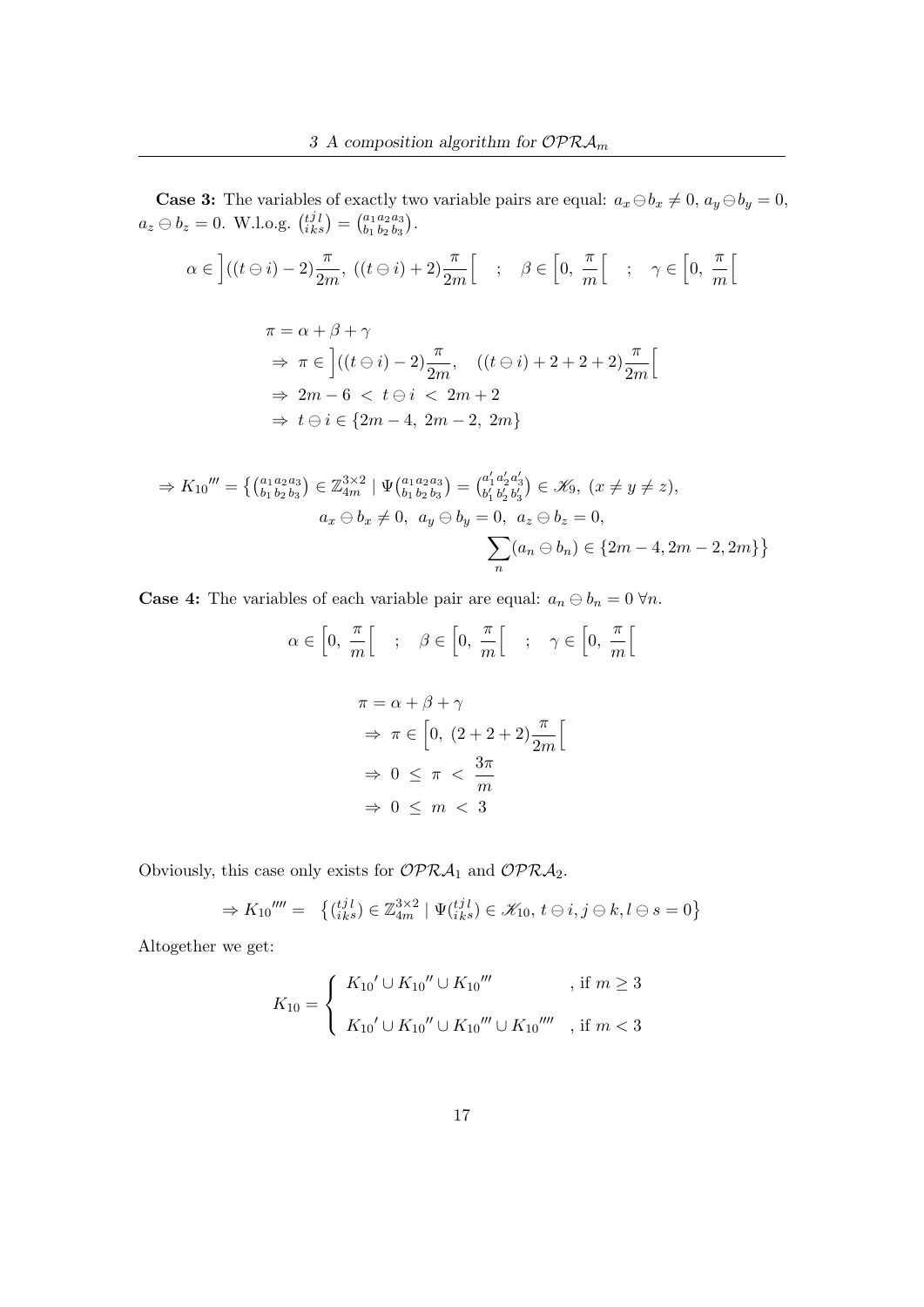#### 3.1.11 Negatively oriented triangles

If the triangle is negatively oriented, the corresponding set  $\tilde{K_n}$  can be derived by substitution of variables. We define a transformation  $\tilde{\Psi}: \mathbb{Z}_{4m}^{3\times 2} \to \mathbb{Z}_2^{3\times 2}$ :

$$
\tilde{\Psi}\left(\begin{array}{ccc} t & j & l \\ i & k & s \end{array}\right)=\Psi\left(\begin{array}{ccc} i & k & s \\ t & j & l \end{array}\right)
$$

 $\tilde{K_n}$  can now be derived analogously to  $K_n$  just by considering  $\tilde{\Psi}$  instead of  $\Psi$ .

#### 3.2 Configurations with "same" relations: all o-points at the same position

In this section we look at the configuration in which all o-points are at the same position  $(A = B = C$ , see Figure 3). We assume the o-points to be positively oriented. We have the OPR $\mathcal{A}_m$  relations  $\vec{A}$  m∠i  $\vec{B}$ ,  $\vec{B}$  m∠k  $\vec{C}$ , and  $\vec{C}$  m∠s  $\vec{A}$ .



Figure 3: Composition with only "same" relations: All o-points are at the same position.

For the triples  $(i, k, s)$  we define a transformation  $\Psi' : \mathbb{Z}_{4m}^3 \to \mathbb{Z}_2^3$ :

$$
\Psi'(i,k,s) = (i \bmod 2, k \bmod 2, s \bmod 2)
$$

We can now identify four different classes  $\mathscr{S}_1, \ldots, \mathscr{S}_4$  for a matrix  $A = \Psi'(i, k, s)$ :

$$
\mathcal{S}_1 = \{ (0,0,0) \}
$$
  
\n
$$
\mathcal{S}_2 = \{ (0,0,1), (0,1,0), (1,0,0) \}
$$
  
\n
$$
\mathcal{S}_3 = \{ (0,1,1), (1,0,1), (1,1,0) \}
$$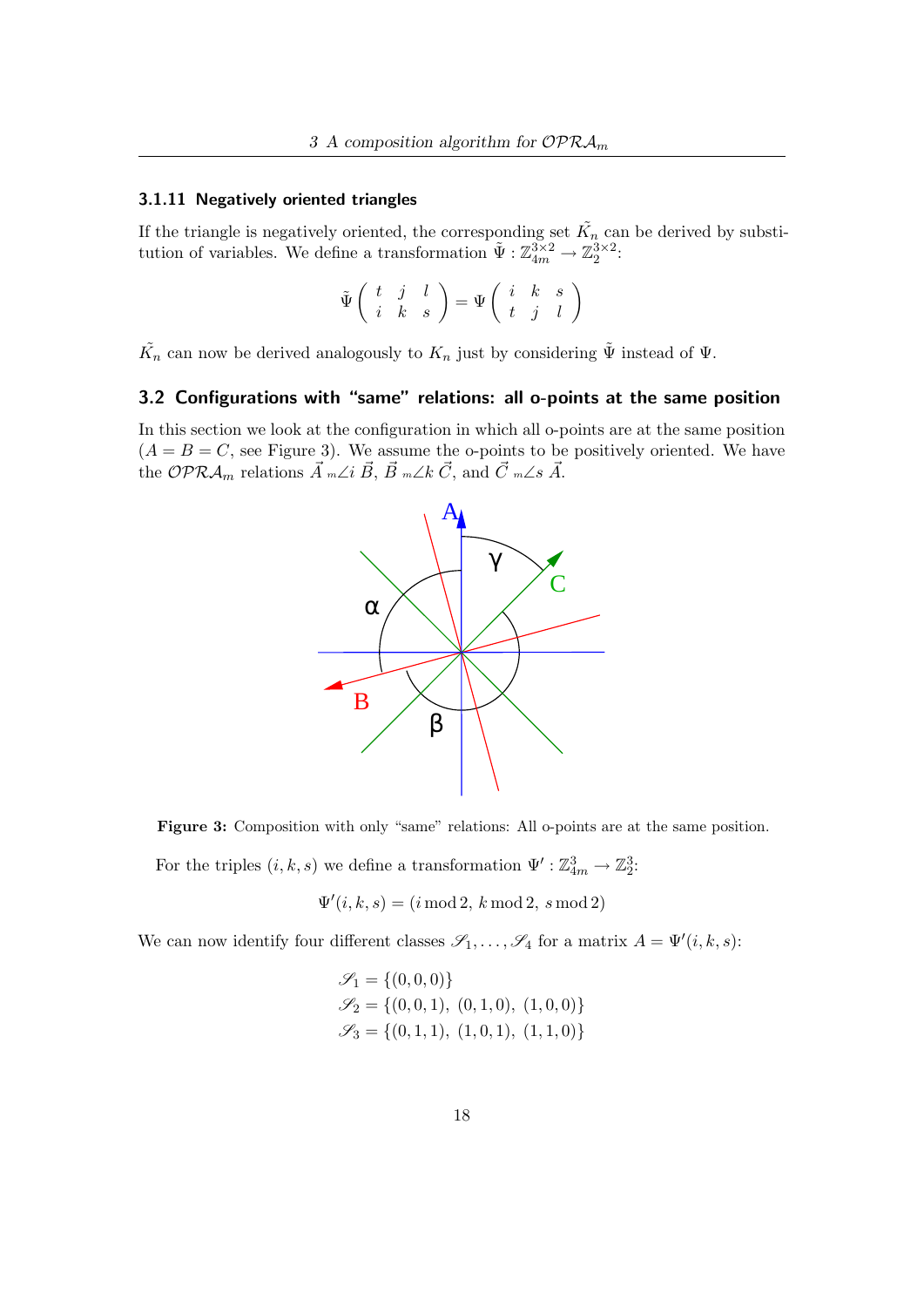$\mathscr{S}_4 = \{(1,1,1)\}\$ 

In the following, we will take a closer look at those classes and will specify the set  $S_i$  of valid configurations for each one.

## 3.2.1  $\mathscr{S}_1$  :

The configuration  $i = 0, k = 0, s = 0$  is trivially valid. Otherwise holds:

$$
\alpha = i \frac{\pi}{2m} \quad ; \quad \beta = k \frac{\pi}{2m} \quad ; \quad \gamma = s \frac{\pi}{2m}
$$
\n
$$
2\pi = \alpha + \beta + \gamma = (i+k+s) \frac{\pi}{2m}
$$
\n
$$
\Rightarrow i + k + s = 4m
$$

$$
\Rightarrow S_1 = \left\{ (i, k, s) \in \mathbb{Z}_{4m}^3 \mid \Psi'(i, k, s) \in \mathcal{S}_1, i + k + s = 4m \text{ or } i, k, s = 0 \right\}
$$

3.2.2  $\mathscr{S}_2$  :

W.l.o.g.,  $\Psi'(i, k, s) = (1, 0, 0)$  in  $\mathbb{Z}_2$ .

$$
\alpha \in \left] (i-1)\frac{\pi}{2m}, \ (i+1)\frac{\pi}{2m} \right[ \quad ; \quad \beta = k\frac{\pi}{2m} \quad ; \quad \gamma = s\frac{\pi}{2m}
$$

$$
2\pi = \alpha + \beta + \gamma
$$
  
\n
$$
\Rightarrow 2\pi \in \left[ (i - 1 + k + s) \frac{\pi}{2m}, (i + 1 + k + s) \frac{\pi}{2m} \right[
$$
  
\n
$$
\Rightarrow 4m - 1 < i + k + s < 4m + 1
$$
  
\n
$$
\Rightarrow i + k + s = 4m, \text{ but } i + k + s = 2 \quad \blacktriangleright
$$

 $\mathscr{S}_2$  is no valid configuration class,  $S_2 = \emptyset$ .

#### 3.2.3  $\mathscr{S}_3$ :

W.l.o.g.,  $\Psi'(i, k, s) = (1, 1, 0)$  in  $\mathbb{Z}_2$ .

$$
\alpha \in \left] (i-1) \frac{\pi}{2m}, (i+1) \frac{\pi}{2m} \right[
$$
  

$$
\beta \in \left] (k-1) \frac{\pi}{2m}, (k+1) \frac{\pi}{2m} \right[
$$
  

$$
\gamma = s \frac{\pi}{2m}
$$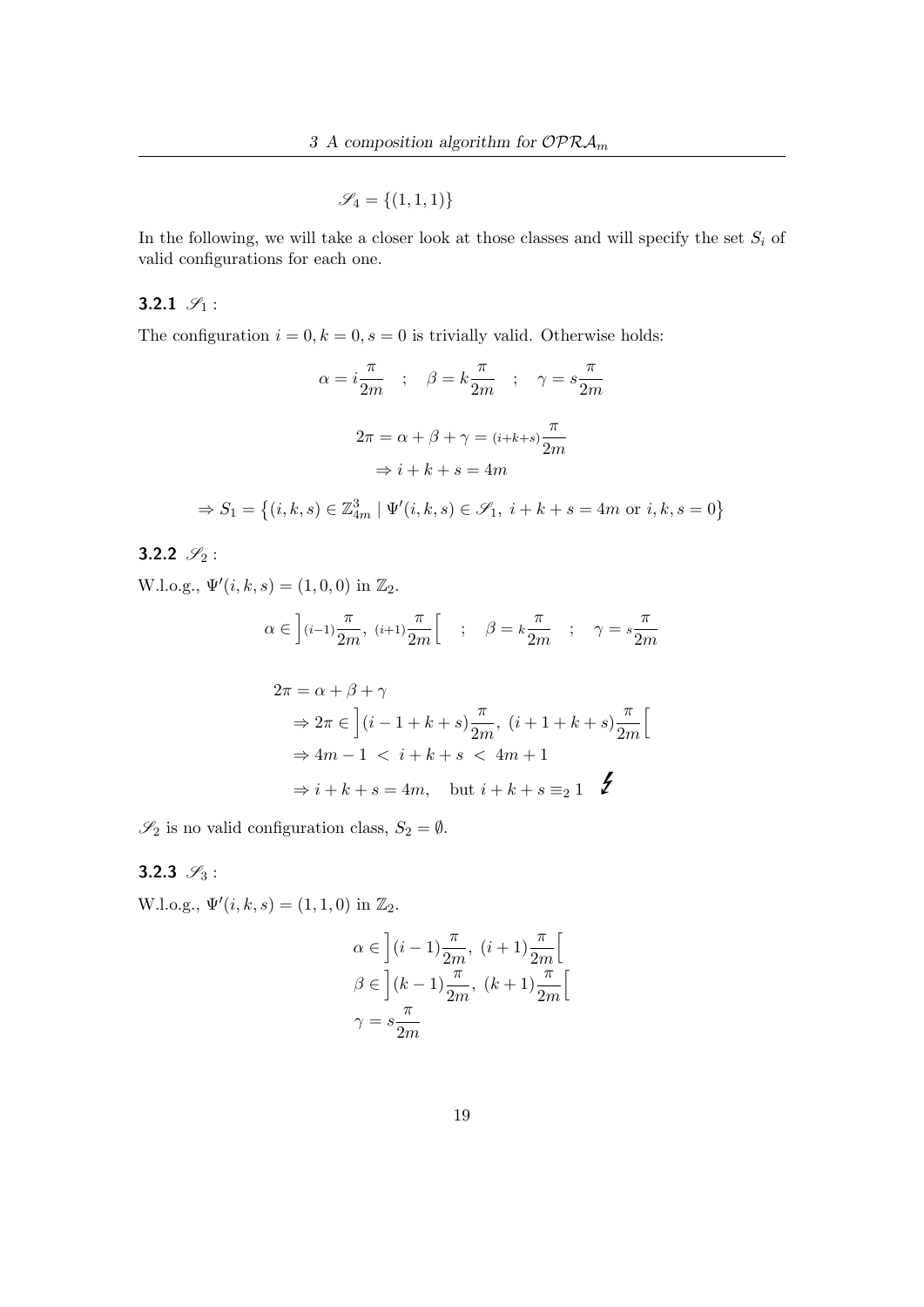$$
2\pi = \alpha + \beta + \gamma
$$
  
\n
$$
\Rightarrow 2\pi \in \left[ (i - 1 + k - 1 + s) \frac{\pi}{2m}, (i + 1 + k + 1 + s) \frac{\pi}{2m} \right[
$$
  
\n
$$
\Rightarrow 4m - 2 < i + k + s < 4m + 2
$$
  
\n
$$
\Rightarrow i + k + s = 4m, \text{ because } i + k + s \equiv_2 0
$$
  
\n
$$
\Rightarrow S_3 = \left\{ (i, k, s) \in \mathbb{Z}_{4m}^3 \mid \Psi'(i, k, s) \in \mathcal{S}_3 \, i + k + s = 4m \right\}
$$

3.2.4  $\mathscr{S}_4$  :

$$
\begin{aligned} &\alpha\in\left](i-1)\frac{\pi}{2m},\;(i+1)\frac{\pi}{2m}\right[\\ &\beta\in\left](k-1)\frac{\pi}{2m},\;(k+1)\frac{\pi}{2m}\right[\\ &\gamma\in\left](s-1)\frac{\pi}{2m},\;(s+1)\frac{\pi}{2m}\right[ \end{aligned}
$$

$$
2\pi = \alpha + \beta + \gamma
$$
  
\n
$$
\Rightarrow 2\pi \in \left[ (i - 1 + k - 1 + s - 1) \frac{\pi}{2m}, (i + 1 + k + 1 + s + 1) \frac{\pi}{2m} \right[
$$
  
\n
$$
\Rightarrow 4m - 3 < i + k + s < 4m + 3
$$
  
\n
$$
\Rightarrow i + k + s \in \{4m - 1, 4m + 1\}, \text{ because } i + k + s \equiv_2 1
$$
  
\n
$$
\Rightarrow S_4 = \{ (i, k, s) \in \mathbb{Z}_{4m}^3 \mid \Psi'(i, k, s) \in \mathcal{S}_4, i + k + s \in \{4m - 1, 4m + 1\} \}
$$

#### 3.2.5 Negatively oriented o-points

In the case of negatively oriented o-points, we again use substitution. We define a transformation  $\tilde{\Psi}' : \mathbb{Z}_{4m}^3 \to \mathbb{Z}_2^3$ :

$$
\tilde{\Psi}'(i,k,s) = \Psi'(4m-i, 4m-i, 4m-s)
$$

and derive  $\tilde{S}_n$  analogously to  $S_n$  by considering  $\tilde{\Psi}'$  instead of  $\Psi'$ .

## 3.3 Configurations with "same" relations: two of three o-points at the same position

W.l.o.g,  $A$  and  $B$  are at the same position, and  $C$  is not (see Figure 4). We have the configuration  $A m \angle i B$ ,  $B m \angle k^l$ ,  $C$ ,  $C m \angle s^t$ ,  $A$ . For a valid configuration, l must equal s, and because of their lacking influence on the configuration, their values are arbitrary.

Regarding *i*, *k* and *t*, we can identify four classes  $\mathcal{T}_1, \ldots, \mathcal{T}_4$  for  $A = \Psi'(i, k, t)$ :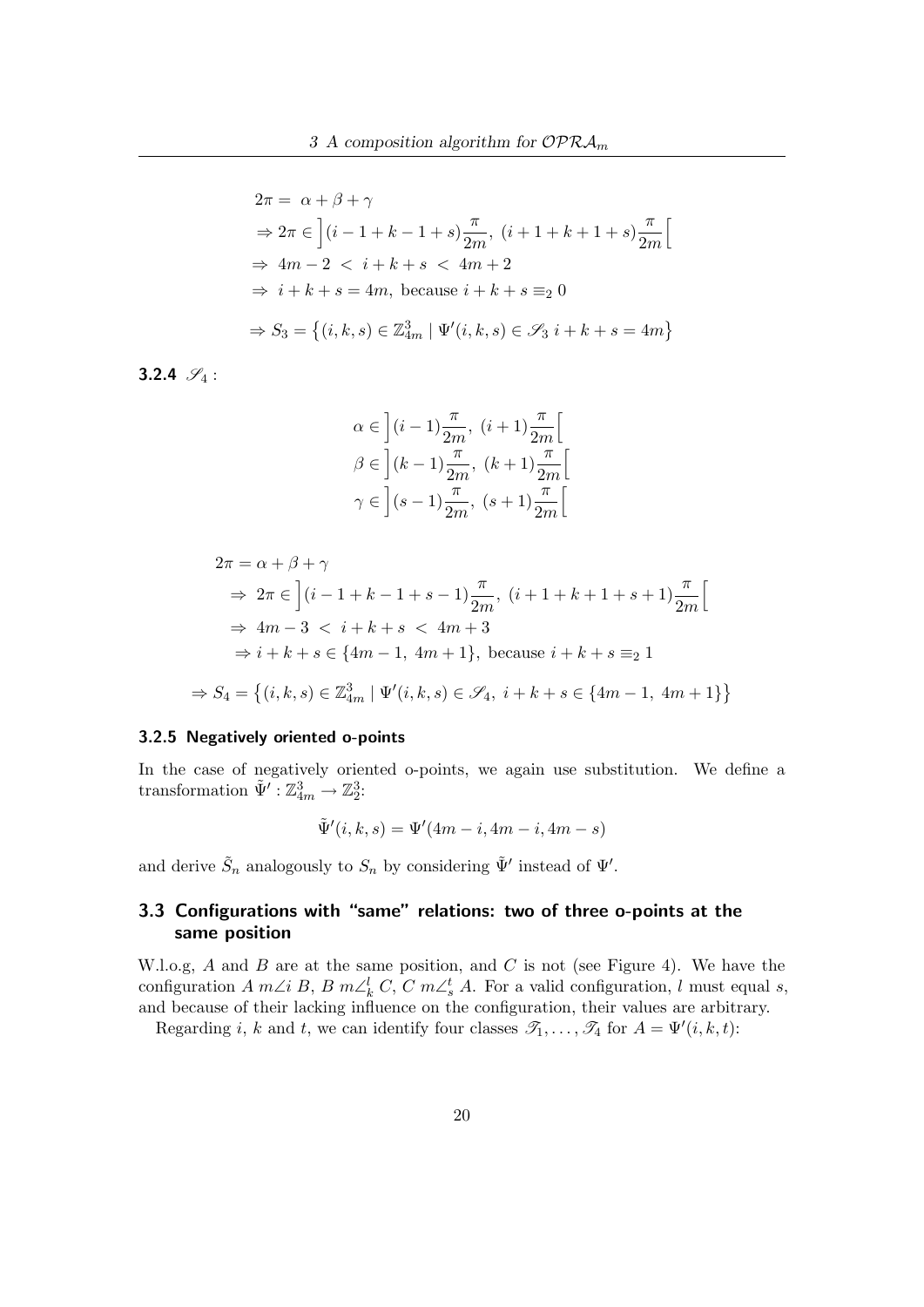

**Figure 4:** Composition with one "same" relation:  $\vec{A}$  and  $\vec{B}$  share the same position,  $\vec{C}$  does not.

$$
\mathcal{T}_1 = \{ (0,0,0) \}
$$
  
\n
$$
\mathcal{T}_2 = \{ (0,0,1), (0,1,0), (1,0,0) \}
$$
  
\n
$$
\mathcal{T}_3 = \{ (0,1,1), (1,0,1), (1,1,0) \}
$$
  
\n
$$
\mathcal{T}_4 = \{ (1,1,1) \}
$$

These are the same sets as  $\mathscr{S}_1,\ldots,\mathscr{S}_4$ , but note that we consider t and not s to determine the classes in this case.

In the following, we will specify a set  $T_i$  of valid configurations for each of those configurations. Again, we assume the configuration to be positively oriented.

## 3.3.1  $\mathcal{T}_1$  :

**Case 1:** Let  $t = 0$ . The configuration  $i = k = t = 0$  is trivially valid. For  $i \neq 0$  or  $k \neq 0$ holds:

$$
\alpha = i \frac{\pi}{2m} \quad ; \quad \beta = k \frac{\pi}{2m} \quad ; \quad \gamma = 0
$$

$$
2\pi = \alpha + \beta + \gamma = (i + k) \frac{\pi}{2m}
$$

$$
\Rightarrow i + k = 4m
$$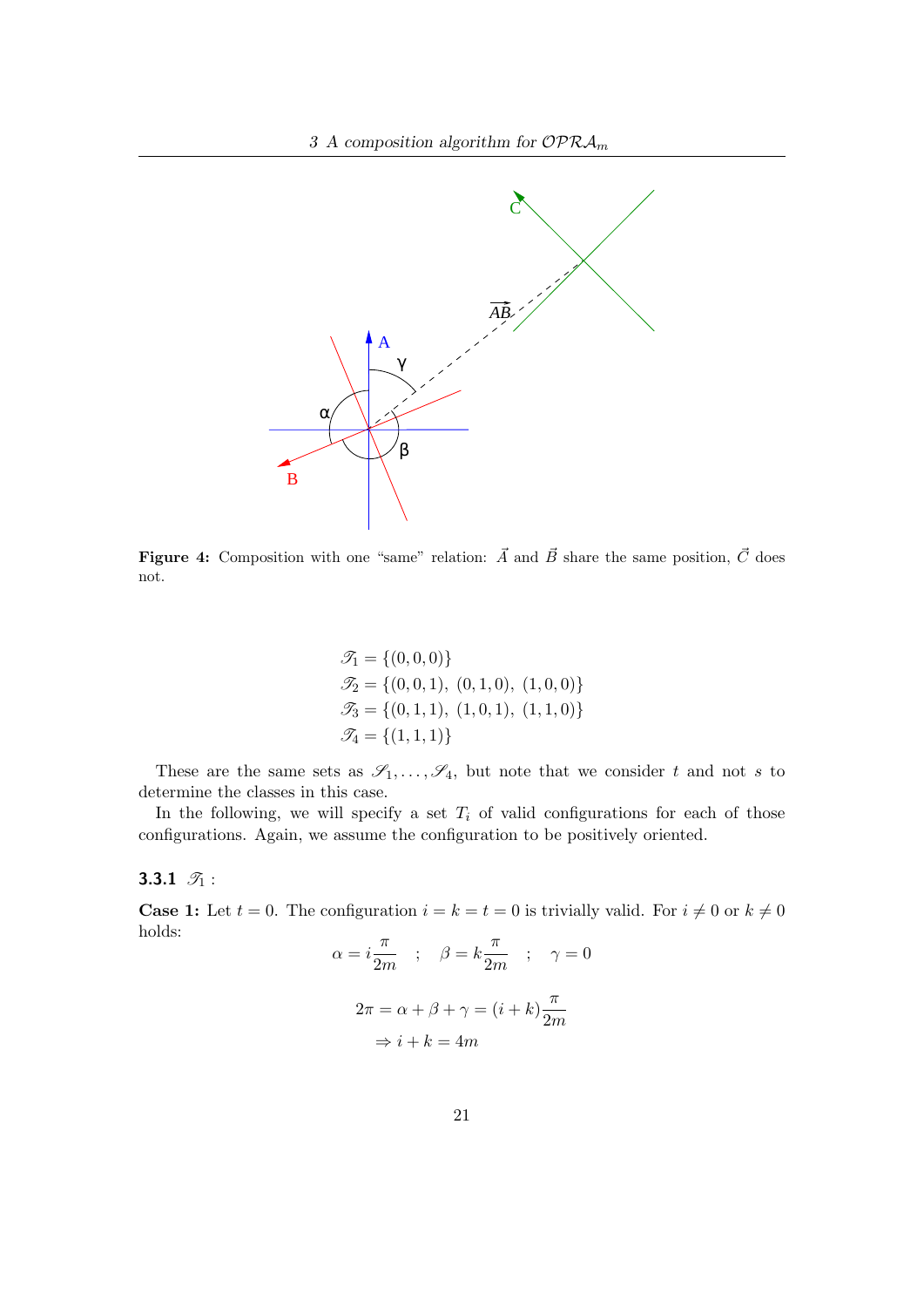$$
\Rightarrow T_1' = \left\{ (i, k, t) \in \mathbb{Z}_{4m}^3 \mid \Psi'(i, k, t) \in \mathcal{F}_1, i + k = 4m \right\}
$$

**Case 2:** Let  $t \neq 0$ . It holds:

$$
\alpha = i\frac{\pi}{2m} \quad ; \quad \beta = k\frac{\pi}{2m} \quad ; \quad \gamma = (4m - t)\frac{\pi}{2m}
$$
\n
$$
2\pi = \alpha + \beta + \gamma = (i + k + 4m - t)\frac{\pi}{2m}
$$
\n
$$
\Rightarrow i + k - t = 0
$$

$$
\Rightarrow T_1'' = \{(i, k, t) \in \mathbb{Z}_{4m}^3 \mid \Psi'(i, k, t) \in \mathcal{F}_1, i + k - t = 0\}
$$

Altogether we get:

$$
T_1 = \left\{ (i, k, t) \in \mathbb{Z}_{4m}^3 \mid \Psi'(i, k, t) \in \mathcal{F}_1, \ i, k, t = 0 \text{ or } i + k = 4m \text{ or } i + k - t = 0 \right\}
$$

## 3.3.2  $\mathscr{T}_2$  :

W.l.o.g., 
$$
\Psi'(i,k,t) = (1,0,0).
$$
  
\n
$$
\alpha \in \left] (i-1) \frac{\pi}{2m}, (i+1) \frac{\pi}{2m} \right[ ; \beta = k \frac{\pi}{2m} ; \gamma = (4m-t) \frac{\pi}{2m}
$$
\n
$$
2\pi = \alpha + \beta + \gamma \in \left] (i-1+k+4m-t) \frac{\pi}{2m}, (i+1+k+4m-t) \frac{\pi}{2m} \right[
$$
\n
$$
\Rightarrow -1 < i+k-t < 1
$$
\n
$$
\Rightarrow i+k-t = 0, \text{ but } i+k+t \equiv_2 1 \blacktriangleleft
$$

 $\mathcal{T}_2$  is no valid configuration class,  $T_2 = \emptyset$ .

## 3.3.3  $\mathscr{T}_3$  :

W.l.o.g.,  $\Psi'(i, k, t) = (1, 1, 0).$ Case 1: Let  $t = 0$ .  $\alpha \in \left] (i-1) \frac{\pi}{2m}, \ (i+1) \frac{\pi}{2m} \right]$  $\left[\quad;\quad\beta\in\left](k-1)\frac{\pi}{2m},\;(k+1)\frac{\pi}{2m}\right.$  $\left[\begin{array}{cc} \cdot & \gamma = 0 \end{array}\right]$  $2\pi = \alpha + \beta + \gamma \in \left] (i - 1 + k - 1) \frac{\pi}{2m}, \ (i + 1 + k + 1) \frac{\pi}{2m} \right]$  $\sqrt{ }$  $\Rightarrow 4m - 2 \; < \; i + k \; < \; 4m + 2$  $\Rightarrow i + k = 4m$ , because  $i + k \equiv_2 0$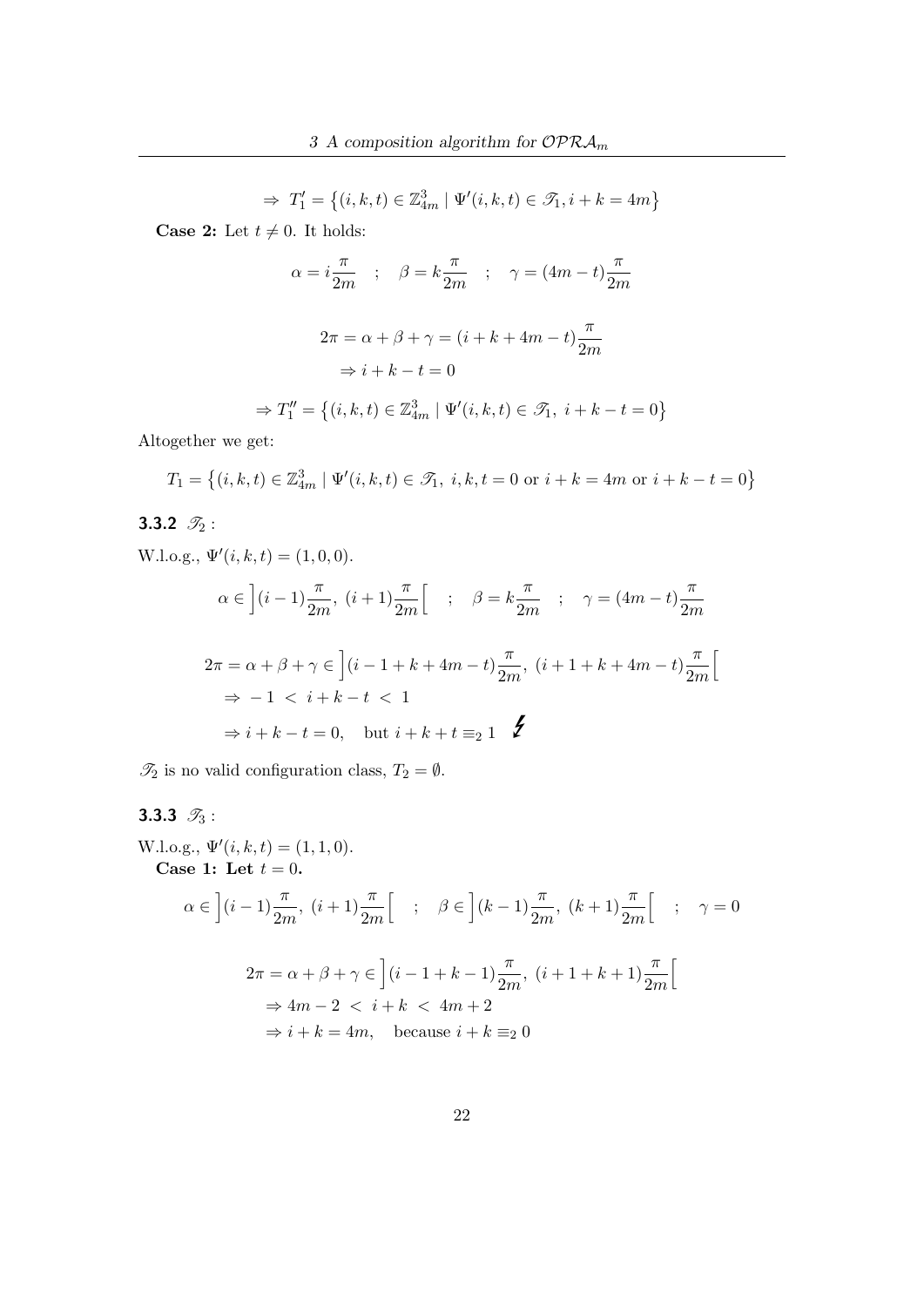$$
\Rightarrow T_3' = \{(i, k, t) \in \mathbb{Z}_{4m}^3 \mid \Psi'(i, k, t) \in \mathcal{F}_3, i + k = 4m\}
$$

Case 2: Let  $t \neq 0$ .

$$
\alpha \in \left] (i-1) \frac{\pi}{2m}, (i+1) \frac{\pi}{2m} \right[
$$
  

$$
\beta \in \left] (k-1) \frac{\pi}{2m}, (k+1) \frac{\pi}{2m} \right[
$$
  

$$
\gamma = (4m-t) \frac{\pi}{2m}
$$

$$
2\pi = \alpha + \beta + \gamma \in \left[ (i - 1 + k - 1 + 4m - t) \frac{\pi}{2m}, (i + 1 + k + 1 + 4m - t) \frac{\pi}{2m} \right]
$$
  
\n
$$
\Rightarrow -2 < i + k - t < 2
$$
  
\n
$$
\Rightarrow i + k - t = 0, \quad \text{because } i + k + t \equiv_2 0
$$

$$
\Rightarrow T_3'' = \{(i, k, t) \in \mathbb{Z}_{4m}^3 \mid \Psi'(i, k, t) \in \mathcal{F}_3, i + k - t = 0\}
$$

Altogether we get:

$$
T_3 = \{(i, k, t) \in \mathbb{Z}_{4m}^3 \mid \Psi'(i, k, t) \in \mathcal{I}_3, i + k = 4m \text{ or } i + k - t = 0\}
$$

3.3.4  $\mathscr{T}_4$  :

$$
\alpha \in \left] (i-1) \frac{\pi}{2m}, (i+1) \frac{\pi}{2m} \right[
$$
  

$$
\beta \in \left] (k-1) \frac{\pi}{2m}, (k+1) \frac{\pi}{2m} \right[
$$
  

$$
\gamma \in \left] (4m-t-1) \frac{\pi}{2m}, (4m-t+1) \frac{\pi}{2m} \right[
$$

$$
2\pi = \alpha + \beta + \gamma \in \left] (i + k + 4m - t - 3) \frac{\pi}{2m}, (i + k + 4m - t + 3) \frac{\pi}{2m} \right[
$$
  
\n
$$
\Rightarrow -3 < i + k - t < 3
$$
  
\n
$$
\Rightarrow i + k - t \in \{-1, 1\}, \text{ because } i + k + t \equiv_2 1
$$
  
\n
$$
\Rightarrow T_4 = \left\{ (i, k, t) \in \mathbb{Z}_{4m}^3 \mid \Psi'(i, k, t) \in \mathcal{I}_4, i + k - t \in \{-1, 1\} \right\}
$$

## 3.3.5 Negatively oriented o-points

In the case of negatively oriented o-points, we derive  $\tilde{T}_n$  by substitution analogously to section 3.2.5.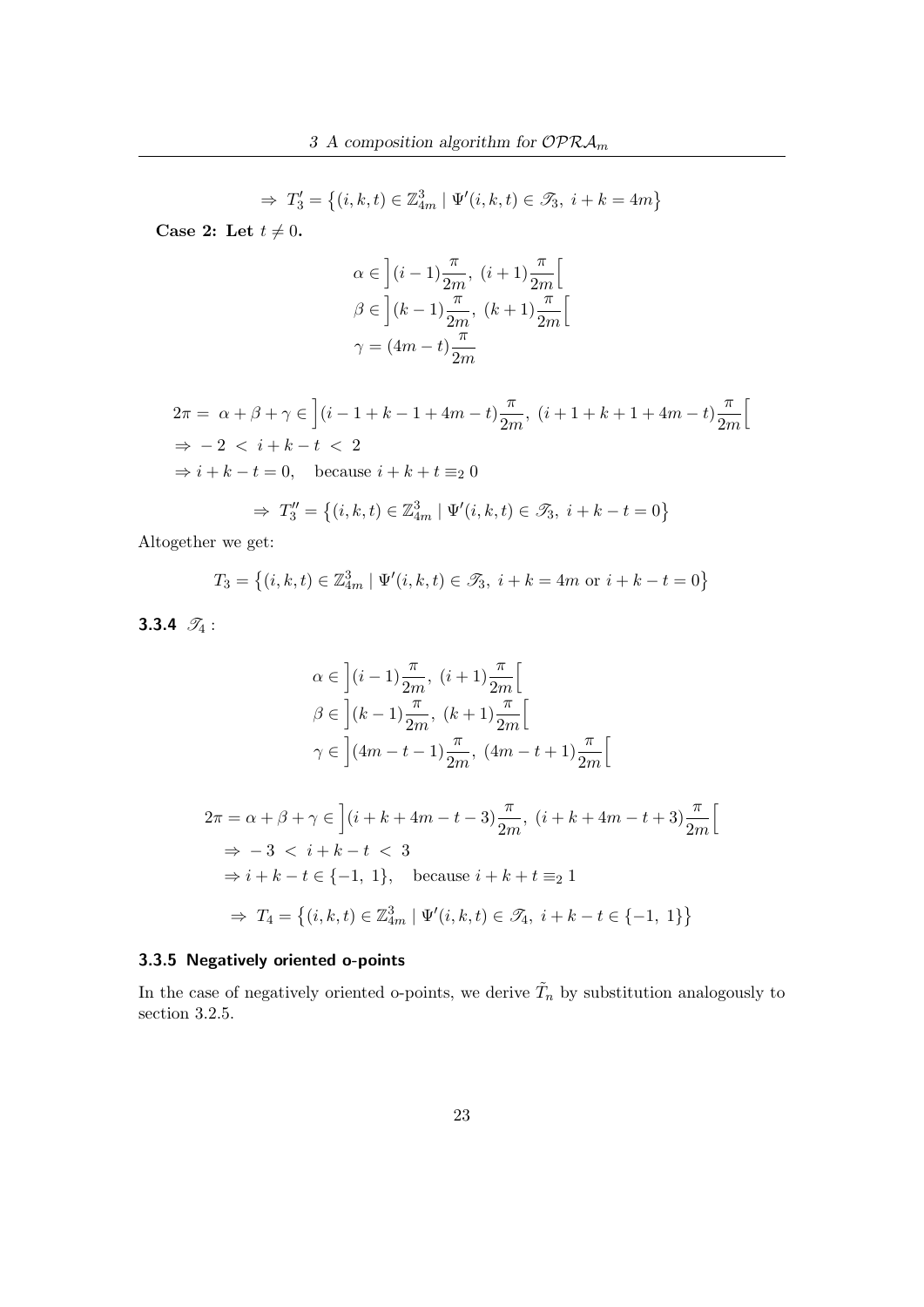| <b>Algorithm 1</b> The $OPRA_m$ composition algorithm |                                                   |
|-------------------------------------------------------|---------------------------------------------------|
| $R = \emptyset$                                       |                                                   |
| if $r_1 = m\angle i \wedge r_2 = m\angle k$ then      | $\triangleright$ only "same" relations            |
| calculate R according to $(4)$                        |                                                   |
| else                                                  |                                                   |
| if $r_1 = m\angle i \wedge r_2 = m\angle k$ then      | $\triangleright$ one "same" relation              |
| calculate R according to $(5)$                        |                                                   |
| else                                                  |                                                   |
| if $r_1 = m\angle_i^j \wedge r_2 = m\angle k$ then    | $\triangleright$ one "same" relation              |
| calculate R according to $(6)$                        |                                                   |
| else                                                  | $\triangleright$ usual case – no "same" relations |
| for $t = 0$ to $4m - 1$ do                            |                                                   |
| begin                                                 |                                                   |
| for $s = 0$ to $4m - 1$ do                            | $\triangleright$ check "non-same" results         |
| begin                                                 |                                                   |
| if $\binom{tjl}{iks} \in K_n$ then                    |                                                   |
| $R = R \cup m \angle^s_t$                             |                                                   |
| end                                                   |                                                   |
| if $(i, k, t) \in T_{n'}$ then                        | $\triangleright$ check "same" results             |
| $R = R \cup Mm \angle t$                              |                                                   |
| end                                                   |                                                   |
| return $R$                                            |                                                   |

#### 3.4 Calculating the composition

After having identified the valid configuration classes  $\mathscr{K}_n$ ,  $\mathscr{S}_n$ , and  $\mathscr{T}_n$ , calculating the result of the composition operation is straight-forward. Given two  $\mathcal{OPRA}_m$  relations  $r_1 = {}_m\angle_i^j$  $i_l^j$  and  $r_2 = {}_{m}\angle_k^l$ , the relation  ${}_{m}\angle_s^t$  is part of the solution of  $r_1 \circ r_2$ , if  $\binom{l}{i}$ j  $\binom{j\,l}{k\,s}$  is a member of one of the sets  $K_1, \ldots, K_{10}$  or  $(i, k, t)$  is a member of  $T_1, \ldots, T_4$ , respectively. Thus, we need to regard  $\binom{t}{i}$ j  $\lambda_{ks}^{j,l}$  and  $(i, k, t)$  for all 4m possible values of s and t, determine the corresponding classes  $\mathscr{K}_n$  and  $\mathscr{T}_n$ , and regard the resulting sets  $K_n$  and  $T_n$ . For compositions including one or two "same" relations, we can act accordingly and determine  $T_n$  or  $S_n$ . However, as those compositions reduce to simple addition of angular intervals, they can be computed easily in  $O(1)$  regardless of m. The resulting composition results are

$$
\mathcal{L} i \circ \mathcal{L} k = \begin{cases} \mathcal{L}(i+k) & i \equiv_2 0 \lor k \equiv_2 0 \\ \bigcup_{a=i+k-1}^{i+k+1} \mathcal{L} a & \text{else} \end{cases} \tag{4}
$$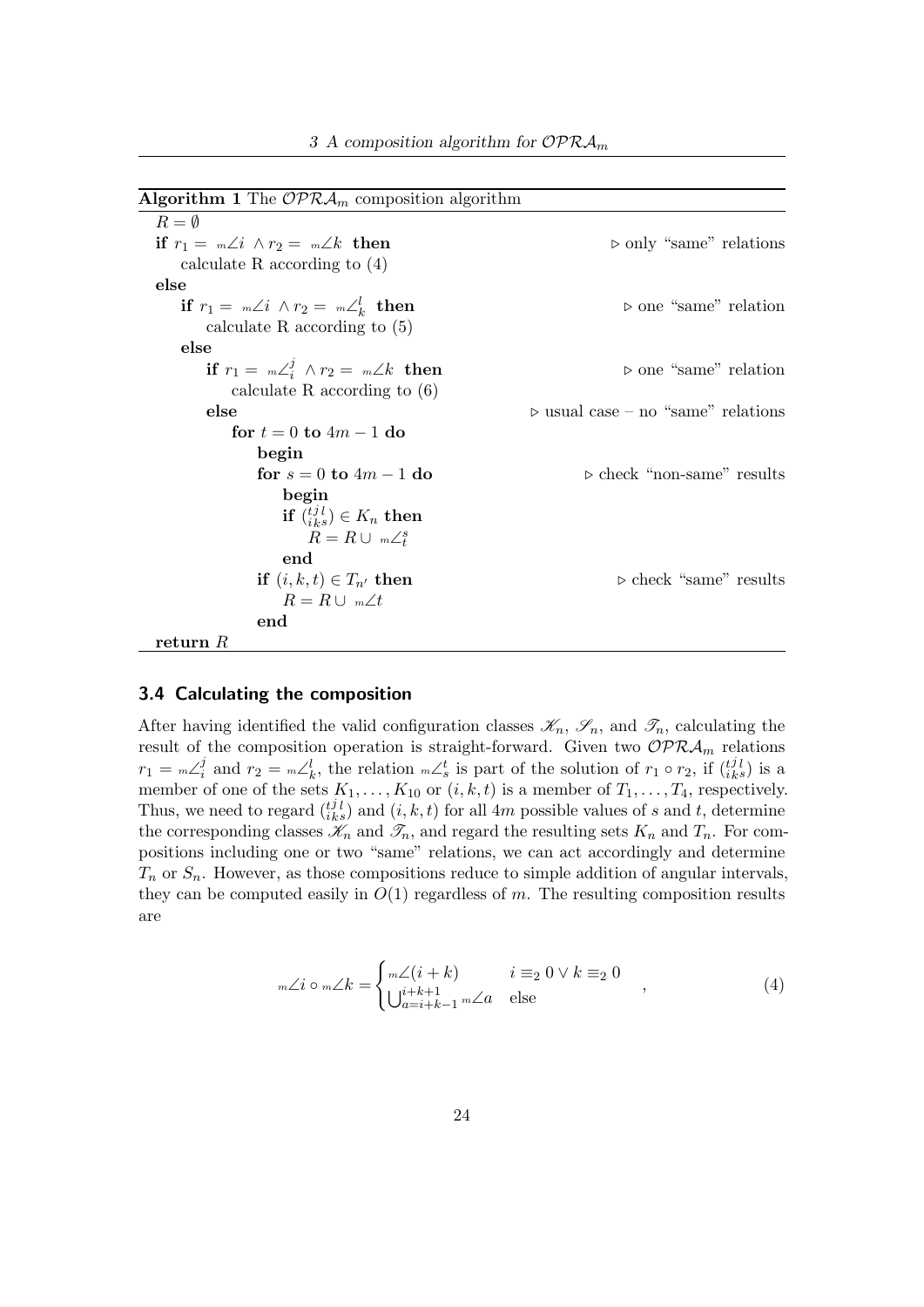$$
\mathbb{E}[X] = \begin{cases} \mathbb{E}[X] & i \equiv_2 0 \lor k \equiv_2 0 \\ \bigcup_{a=i+k-1}^{i+k+1} \mathbb{E}[X] & \text{else} \end{cases} (5)
$$

$$
{}_{m}\angle_{i}^{j} \circ {}_{m}\angle k = \begin{cases} {}_{m}\angle_{i}^{j-k} & j \equiv_{2} 0 \vee k \equiv_{2} 0 \\ \bigcup_{a=j-k-1}^{j-k+1} {}_{m}\angle_{i}^{a} & \text{else} \end{cases}
$$
(6)

The complete algorithm (for positively oriented o-points) is given on page 24. If the opoints are not positively oriented, use substitution before as described in Sections 3.1.11, 3.2.5, and 3.3.5.

In the worst case of  $r_1$  and  $r_2$  being no "same" relations, the algorithm loops  $4m \cdot (4m+$ 1) times. Calculation of  $K_n$ ,  $S_n$ , and  $T_n$  is done in constant time for each configuration, so the overall complexity of the algorithm is  $O(m^2)$ . Because m is constact, the algorithm computes composition for every instance of  $\mathcal{OPRA}_m$  in constant time.

A reference implementation of this algorithm is part of the  $SparQ$  toolbox<sup>3</sup> (Wallgrün et al., 2006).

## 4 Algebraic closure and closure under constraints

The  $OPRA<sub>m</sub>$  composition algorithm as described in the previous section has been included into the  $SparQ$  toolbox (Wallgrün et al., 2006). Unfortunately, the standard constraint reasoning procedures algebraic closure and backtracking search over atomic networks based on algebraic closure can only be used for approximate consistency checking. The reason is that for  $\mathcal{OPRA}_m$  algebraic closure is not sufficient to decide consistency even for atomic networks and thus inconsistencies may not be discovered.

That algebraic closure is insufficient to decide consistency even for atomic networks can be shown using the closure under constraints criterion recently introduced by Renz and Ligozat (2005). We quote the two important definitions from their paper (Definition 1 and 2, Section 3):

Refinement to a subatomic relation: Let  $\Theta$  be a consistent atomic CSP over a set A and  $xRy \in \Theta$  a constraint. Let R' be the union of all tuples  $(u, v) \in R$  that can be instantiated to x and y as part of a solution of  $\Theta$ . If  $R' \subset R$ , then  $\Theta$  refines R to the subatomic relation  $R'$ .

Closure under constraints: Let A be a set of atomic relations. A is closed under constraints if no relation  $R \in \mathcal{A}$  can be refined to nonoverlapping subatomic relation, i.e., if for each  $R \in \mathcal{A}$  all subatomic relations  $R' \subset R$  to which R can be refined have a nonempty intersection.

Renz and Ligozat show that algebraic closure decides consistency for CSPs over  $A$  if and only if  $A$  is closed under constraints (Theorem 1, Section 3).

<sup>3</sup>SparQ can be obtained at http://www.sfbtr8.uni-bremen.de/project/r3/sparq/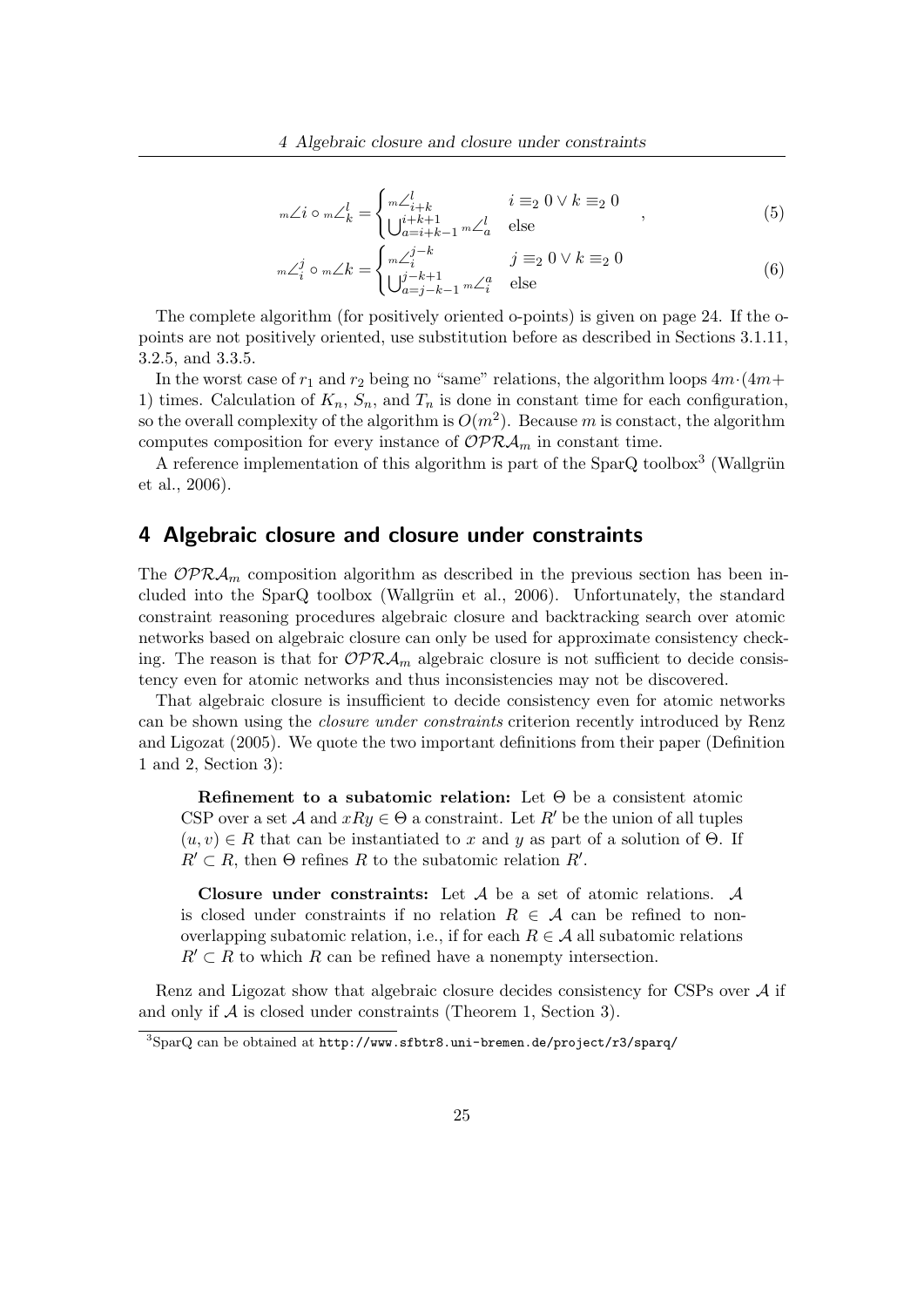

**Figure 5:** OPR $\mathcal{A}_m$  is not closed under constraints as the relation between  $\vec{C}$  and  $\vec{D}$  can be refined to two subatomic relations with an empty intersection (dashed lines).

If we now look at Figure 5, we see that this is not the case for  $\mathcal{OPRA}_m$ . The figure shows three oriented points  $\vec{A}$ ,  $\vec{B}$ , and  $\vec{C}$  which form a clockwise oriented triangle with  $\vec{A}$ and  $\vec{B}$  both pointing at  $\vec{C}$ . The complete triangle is described by the following  $\mathcal{OPRA}_2$ relations:  $\vec{A}_2 \angle_1^5$   $\vec{B}$ ,  $\vec{A}_3 \angle_0^3$   $\vec{C}$ , and  $\vec{B}_3 \angle_0^3$   $\vec{C}$ . We now add another oriented point  $\vec{D}$ with  $\vec{C}$  2∠ $^3$   $\vec{D}$ . Then we refine this relation between  $\vec{C}$  and  $\vec{D}$  by stating that  $\vec{A}$  and  $\vec{B}$ also point at  $\vec{D}$ :  $\vec{A}$   $\underset{2}{\angle}_{0}^{3}$   $\vec{D}$  and  $\vec{B}$   $\underset{2}{\angle}_{0}^{3}$   $\vec{D}$ . As indicated by the dashed lines, this refines the  $\vec{C}$  2∠ $^7$   $\vec{D}$  relation into two different linear subatomic relations which have an empty intersection and  $\vec{D}$  would have to lie on both lines at the same time which is not possible. This inconsistency is not discovered by the algebraic closure algorithm and hence this counter example demonstrates that even for atomic networks algebraic closure does not decide consistency for  $\mathcal{OPRA}_m$ .

#### Acknowledgments

This work was supported by the DFG Transregional Collaborative Research Center SFB/TR 8 "Spatial Cognition". Funding by the German Research Foundation (DFG) is gratefully acknowledged. We would like to thank Reinhard Moratz, Christian Freksa, Diedrich Wolter, Udo Frese, and Till Mossakowski for fruitful discussions and valuable comments.